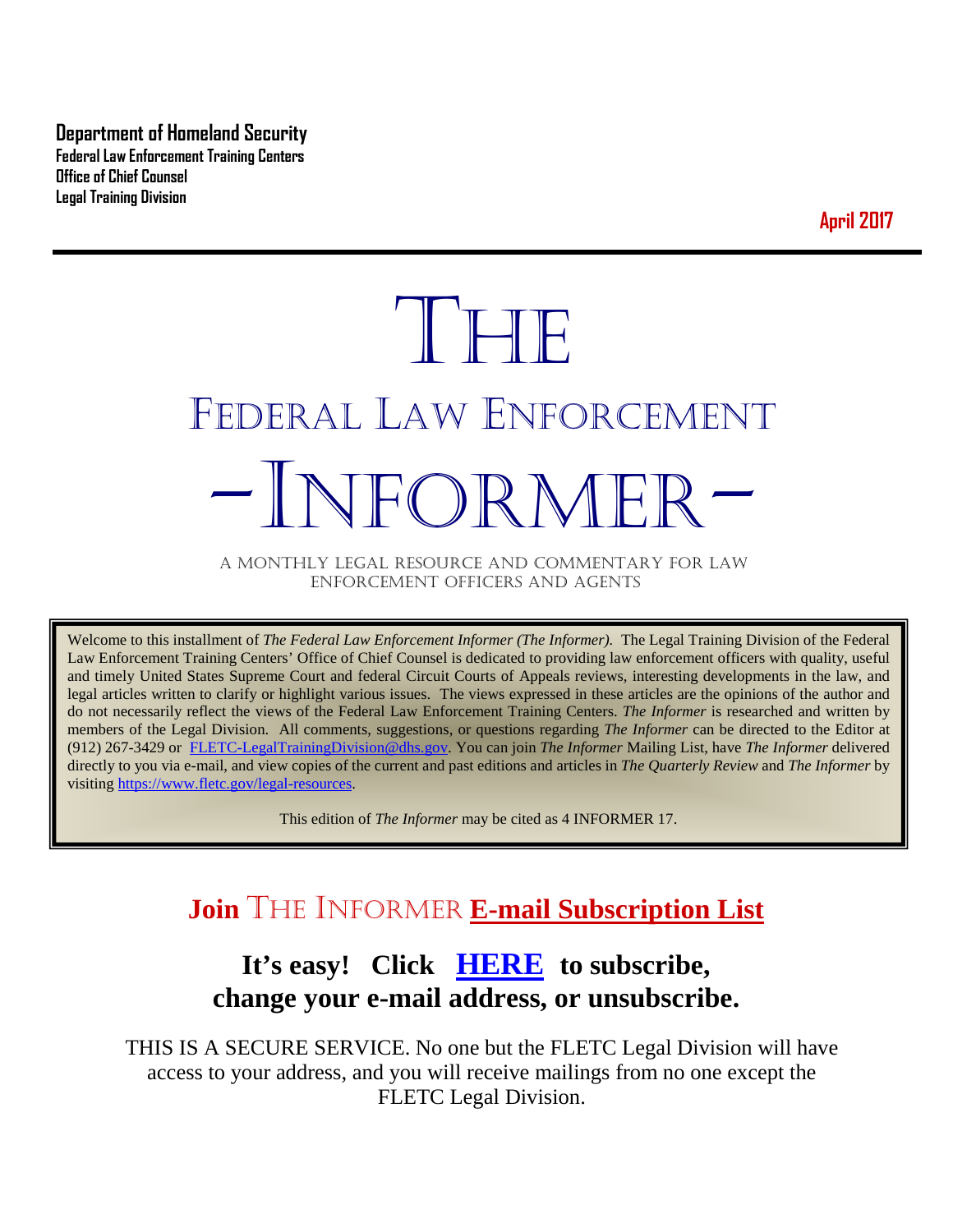# **Article:**

### **The Fifth Amendment and Compelling Unencrypted Data, Encryption Codes, and/or Passwords (Case Law Update)**...........................................**[4](#page-3-0)**

By Robert Cauthen, Assistant Division Chief, Office of Chief Counsel/Legal Division, Federal Law Enforcement Training Centers, Glynco, Georgia

# **Case Summaries**

### **[Circuit Courts of Appeals](#page-7-0)**

### **[Second Circuit](#page-7-1)**

| United States v. Schaffer: Whether the defendant was in custody for Miranda purposes<br>after federal agents restricted the defendants' freedom of movement during an interview                                                                                             |
|-----------------------------------------------------------------------------------------------------------------------------------------------------------------------------------------------------------------------------------------------------------------------------|
| <b>Third Circuit</b>                                                                                                                                                                                                                                                        |
| United States v. Apple Mac Pro Computer: Whether a court order that directed<br>the defendant to provide the government with his iPhone, Mac Pro computer, and<br>his two external hard drives in a fully unencrypted state violated his Fifth Amendment                    |
| <b>Fourth Circuit</b>                                                                                                                                                                                                                                                       |
|                                                                                                                                                                                                                                                                             |
| <b>Fifth Circuit</b>                                                                                                                                                                                                                                                        |
| <b>Surratt v. McClarin:</b> Whether officers were entitled to qualified immunity for an<br>alleged excessive use of force after they applied pressure to suspect's jaw in an attempt<br>to get the suspect to open her mouth after they believed the suspect was concealing |
| United States v. Escamilla: Whether Border Patrol agents had reasonable suspicion to<br>conduct a traffic stop, and whether the warrantless searches of the defendant's cell phone                                                                                          |
| <b>Sixth Circuit</b>                                                                                                                                                                                                                                                        |
| <b>United States v. Luck:</b> Whether the defendant was in custody for Miranda purposes and                                                                                                                                                                                 |
| <b>Eighth Circuit</b>                                                                                                                                                                                                                                                       |
| <b>United States v. Ortega-Montalvo:</b> Whether federal agents obtained voluntary consent to<br>enter an apartment, whether the agents conducted a lawful protective sweep, and whether                                                                                    |
| United States v. Stegall: Whether the warrantless search of the hatchback area of the<br>defendant's SUV was a valid search incident to arrest under Arizona v. Gant16                                                                                                      |

**United States v. Evans:** Whether officers established probable cause to arrest the defendant......**[17](#page-16-0)**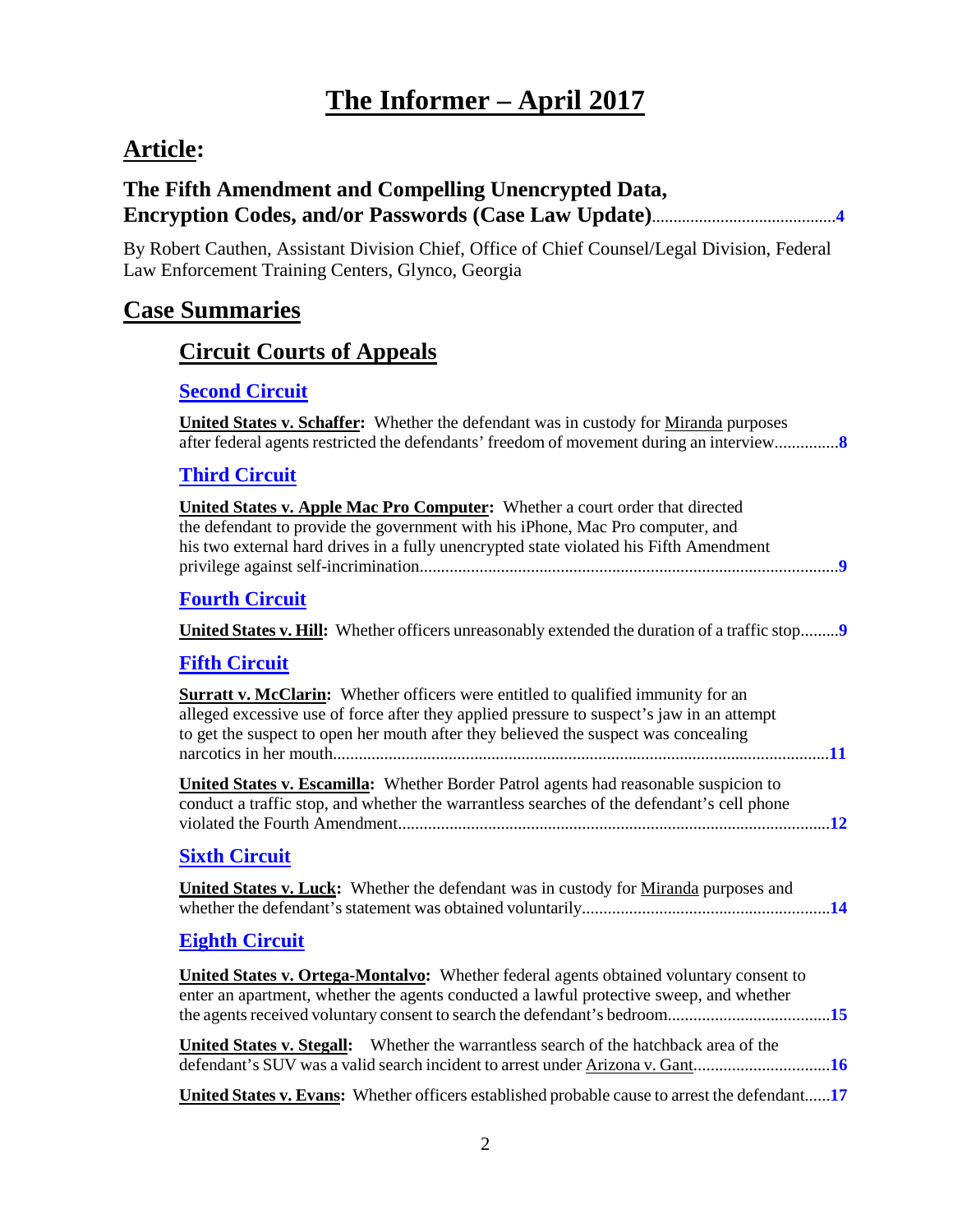| <b>Ninth Circuit</b>                                                                                                                                                                                                                                                      |  |
|---------------------------------------------------------------------------------------------------------------------------------------------------------------------------------------------------------------------------------------------------------------------------|--|
| United States v. Job: Whether the warrantless search of the defendant and his car was<br>justified by the defendant's status as a probationer who was subject to a Fourth Amendment<br>search waiver, and whether officers established probable cause to obtain a warrant |  |
|                                                                                                                                                                                                                                                                           |  |

# **1. Indian Country Crimes Act (ICCA)**

Wednesday May 10, 2017 – 1:30 p.m. Mountain Daylight Time Wednesday May 24, 2017 – 1:30 p.m. Mountain Daylight Time

### **2. Assimilative Crimes Act (ACA) and Violence Against Women Reauthorization Act of 2013 (VAWA)**

Wednesday July 12, 2017 - 1:30 p.m. Mountain Daylight Time Wednesday July 26, 2017 - 1:30 p.m. Mountain Daylight Time

**To participate in any of the webinars listed above please visit: <http://share.dhs.gov/indianlaw> (Login instructions below)**

Contact Robert Duncan - Attorney-Advisor, FLETC – Artesia, NM for questions concerning the webinars listed above at [robert.duncan@fletc.dhs.gov.](mailto:robert.duncan@fletc.dhs.gov)

**Please check the FLETC Webinar Schedule and News section at: <https://share.dhs.gov/informer> for additional webinars that might be offered in May.**

### ♦

**The 2017 Indian Law Handbook is now available at: <https://www.fletc.gov/legal-division-handbook-pdf>**

### ♦

# **To participate in a FLETC Informer Webinar:**

- 1. Click on the link to access the Homeland Security Information Network (HSIN).
- 2. If you have a HSIN account, enter with your login and password information.
- 3. If you do not have a HSIN account click on the button next to "Enter as a Guest."
- 4. Enter your name and click the "Enter" button.
- 5. You will now be in the meeting room and will be able to participate in the webinar.
- 6. Even though meeting rooms may be accessed before a webinar, there may be times when a meeting room is closed while an instructor is setting up the room.
- 7. Training certificates will be provided at the conclusion of each webinar.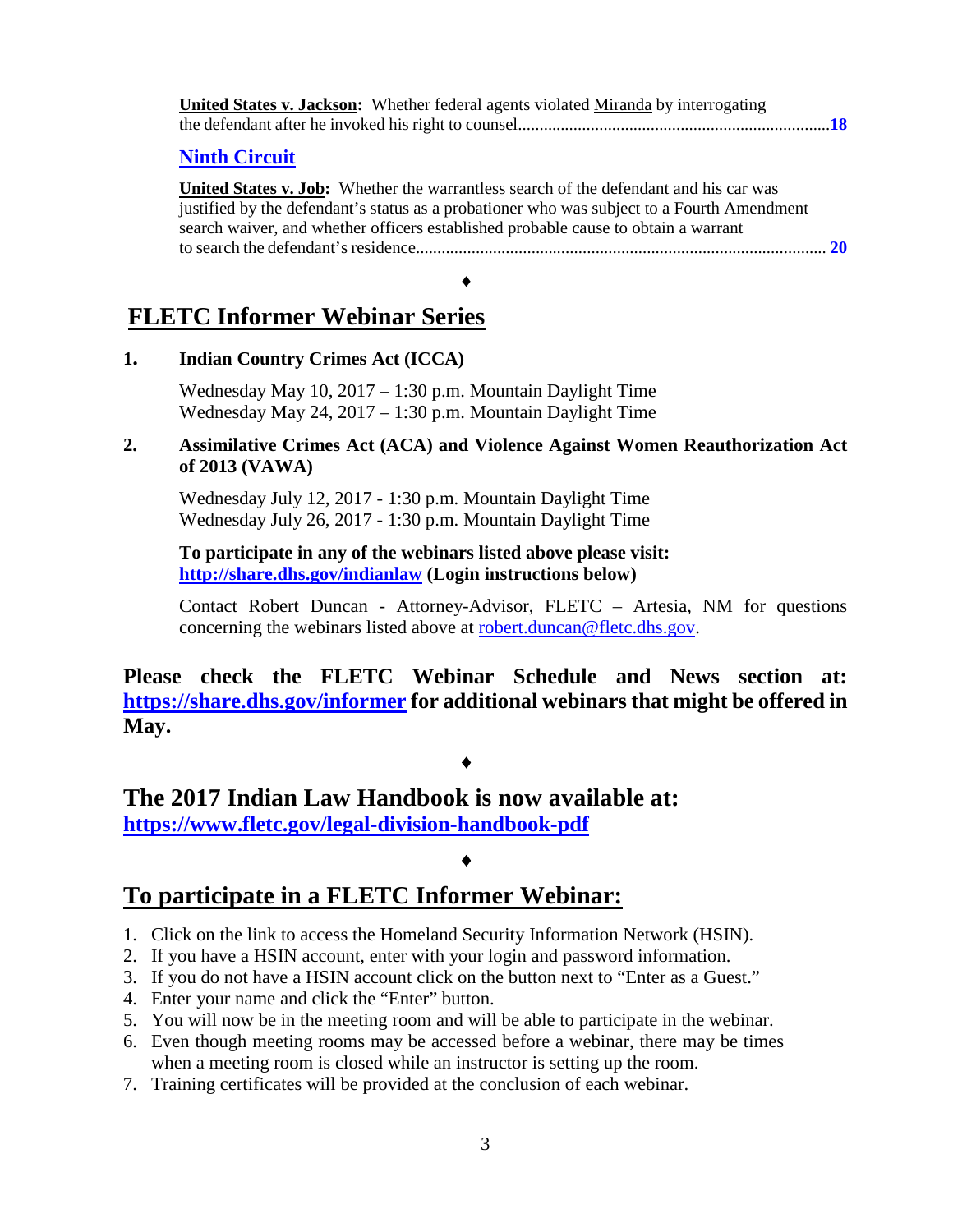# <span id="page-3-0"></span>**The Fifth Amendment and Compelling Unencrypted Data, Encryption Codes, and/or Passwords**

### **Case Law Update**

By

Robert Cauthen Assistant Division Chief Office of Chief Counsel/Legal Division Federal Law Enforcement Training Centers Glynco, Georgia

On March 20, 2017, the United States Court of Appeals for the Third Circuit became the second federal circuit to weigh in on when and how the government can compel a suspect/defendant to provide an encryption code or password, or provide an unencrypted version of lawfully seized digital data. *United States of America v. Apple Mac Pro Computer, John Doe, et.al,* 851 F.3d 238. [1](#page-3-1)

The March<sup>[2](#page-3-2)</sup> and April<sup>[3](#page-3-3)</sup> 2016 editions of *The Informer* included a two-part article on this issue. Part 1 examined the Fifth Amendment Self-Incrimination Clause and three United States Supreme Court decisions that form the underpinnings the legal analysis concerning documents and data on electronic devices. Part 2 discussed federal case law analyzing and applying the principles specifically to compelling a password, encryption code, and/or an unencrypted version of data already lawfully in the government's possession.

### **FACTS**

During an investigation into Doe's access to child pornography over the internet, the Delaware County, Pennsylvania, Criminal Investigations Unit executed a valid search warrant at Doe's residence and seized an Apple iPhone 5S and an Apple Mac Pro Computer with two attached Western Digital External Hard Drives, all of which had been protected with encryption software. Police subsequently seized a password-protected Apple iPhone 6 Plus as well.

Agents from the Department of Homeland Security then applied for a federal search warrant to examine the seized devices. Doe voluntarily provided the password for the Apple iPhone 5S, but refused to provide the passwords to decrypt the Apple Mac Pro computer or the external hard drives. Despite Doe's refusal, forensic analysts discovered the password to decrypt the Mac Pro Computer, but could not decrypt the external hard drives. Forensic examination of the Mac Pro revealed an image of a pubescent girl in a sexually provocative position and logs showing that the Mac Pro had been used to visit sites with titles common in child exploitation. The Forensic examination also disclosed that Doe had downloaded thousands of files known by their "hash"

<span id="page-3-1"></span><sup>&</sup>lt;sup>1</sup> The court's decision may be found at [http://law.justia.com/cases/federal/appellate-courts/ca3/15-3537/15-3537-](http://law.justia.com/cases/federal/appellate-courts/ca3/15-3537/15-3537-2017-03-20.html?utm_source=summary-newsletters&utm_medium=email&utm_content=seoreportad&utm_campaign=20170321-u-s-court-of-appeals-for-the-third-circuit-3455075830) [2017-03-20.html?utm\\_source=summary-](http://law.justia.com/cases/federal/appellate-courts/ca3/15-3537/15-3537-2017-03-20.html?utm_source=summary-newsletters&utm_medium=email&utm_content=seoreportad&utm_campaign=20170321-u-s-court-of-appeals-for-the-third-circuit-3455075830)

[newsletters&utm\\_medium=email&utm\\_content=seoreportad&utm\\_campaign=20170321-u-s-court-of-appeals-for](http://law.justia.com/cases/federal/appellate-courts/ca3/15-3537/15-3537-2017-03-20.html?utm_source=summary-newsletters&utm_medium=email&utm_content=seoreportad&utm_campaign=20170321-u-s-court-of-appeals-for-the-third-circuit-3455075830)[the-third-circuit-3455075830](http://law.justia.com/cases/federal/appellate-courts/ca3/15-3537/15-3537-2017-03-20.html?utm_source=summary-newsletters&utm_medium=email&utm_content=seoreportad&utm_campaign=20170321-u-s-court-of-appeals-for-the-third-circuit-3455075830)

<span id="page-3-2"></span><sup>2</sup> <https://www.fletc.gov/sites/default/files/3Informer16.pdf>

<span id="page-3-3"></span><sup>3</sup> <https://www.fletc.gov/sites/default/files/4Informer16.pdf>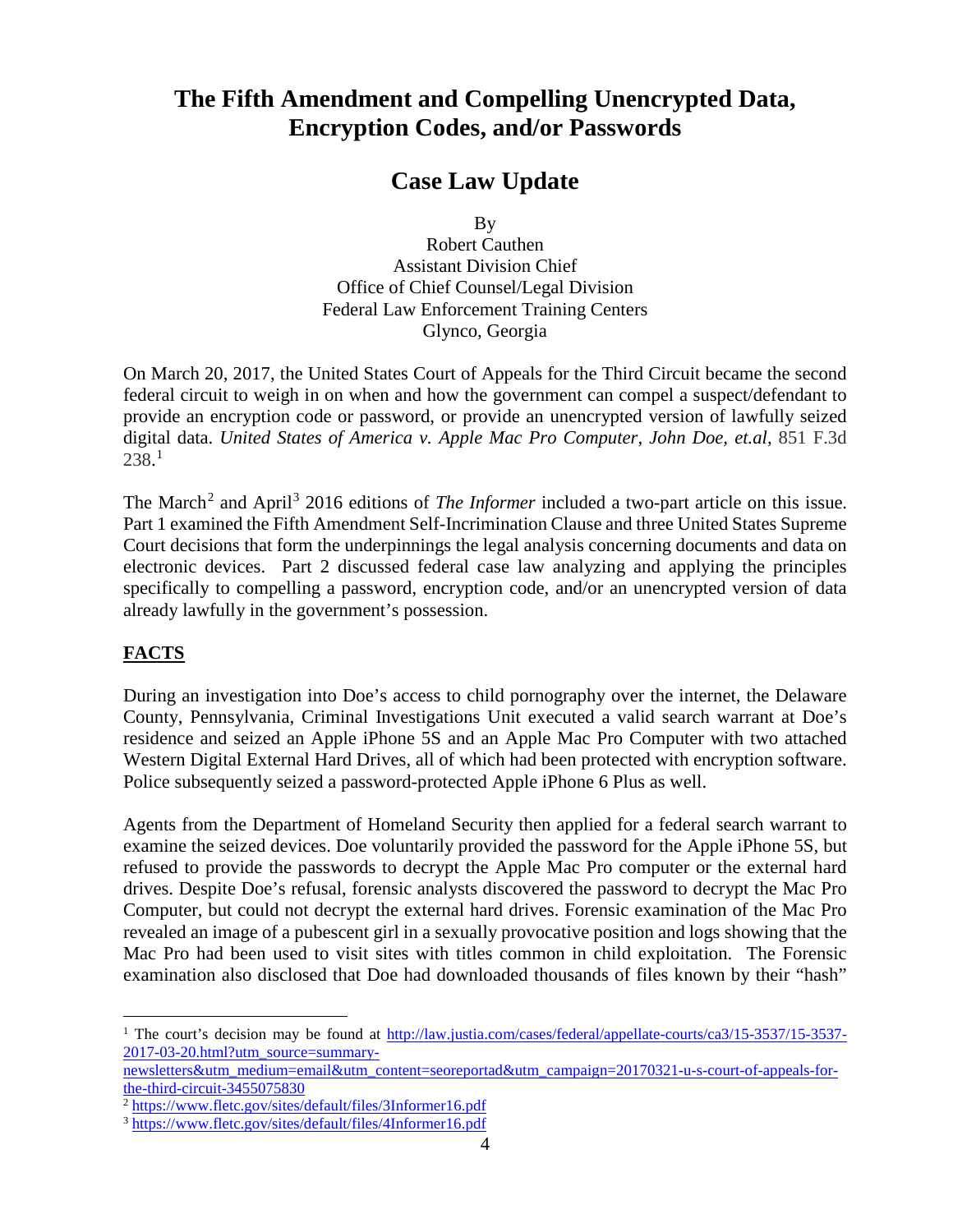values to be child pornography, which had been stored on the encrypted external hard drives. Doe provided the password to access the iPhone 6 Plus, but did not grant access to an application on the phone which contained additional encrypted information. Forensic analysts concluded that the phone's encrypted database contained approximately 2,015 image and video files.

Doe's sister, who had lived with Doe during 2015, told investigators that that Doe had shown her hundreds of images of child pornography, including "videos of children who were nude and engaged in sex acts with other children," on the encrypted external hard drives.

A federal magistrate judge issued an order pursuant to the All Writs Act requiring Doe to produce his iPhone 6 Plus, his Mac Pro computer, and his two attached external hard drives in a fully unencrypted state (the "Decryption Order"). Doe did not appeal the Decryption Order. Instead, he filed with the magistrate judge a motion to quash the Government's application to compel decryption, arguing that his act of decrypting the devices would violate his Fifth Amendment privilege against self-incrimination.

The magistrate judge denied Doe's Motion to Quash and directed Doe to fully comply with the Decryption Order, acknowledging Doe's Fifth Amendment objection but holding that, because the Government possessed Doe's devices and knew that their contents included child pornography, the act of decrypting the devices would not be testimonial for purposes of the Fifth Amendment privilege against self-incrimination. (Essentially, the magistrate judge concluded that the Government had established the "foregone conclusion" doctrine.) Doe did not appeal the Magistrate Judge's denial order.

Approximately one week later, Doe produced the Apple iPhone 6 Plus, including the files on the secret application, in a fully unencrypted state by entering three separate passwords on the device. The phone contained adult pornography, a video of Doe's four-year-old niece in which she was wearing only her underwear, and approximately twenty photographs, which focused on the genitals of Doe's six-year-old niece. Doe, however, stated that he could not remember the passwords necessary to decrypt the hard drives and entered several incorrect passwords during the forensic examination. The Government remains unable to view the decrypted content of the hard drives without his assistance.

The magistrate judge granted the Government's Motion for Order to Show Cause Why Doe Should Not Be Held in Contempt, finding that Doe willfully disobeyed and resisted the Decryption Order. Based on the evidence presented at the hearing, the magistrate judge found that Doe remembered the passwords needed to decrypt the hard drives but chose not to reveal them because of the devices' contents. The magistrate judge ordered Doe to appear before the District Court to show cause as to why he should not be held in civil contempt.

The district court granted the Government's motion to hold Doe in civil contempt and remanded Doe to the custody of the United States Marshals to be incarcerated until he fully complies with the Decryption Order. Doe appealed the district court's order.

On appeal, Doe challenged the government's use of the All Writs Acts to enforce its search warrant and contended that the Decryption Order violated his Fifth Amendment privilege against self-incrimination.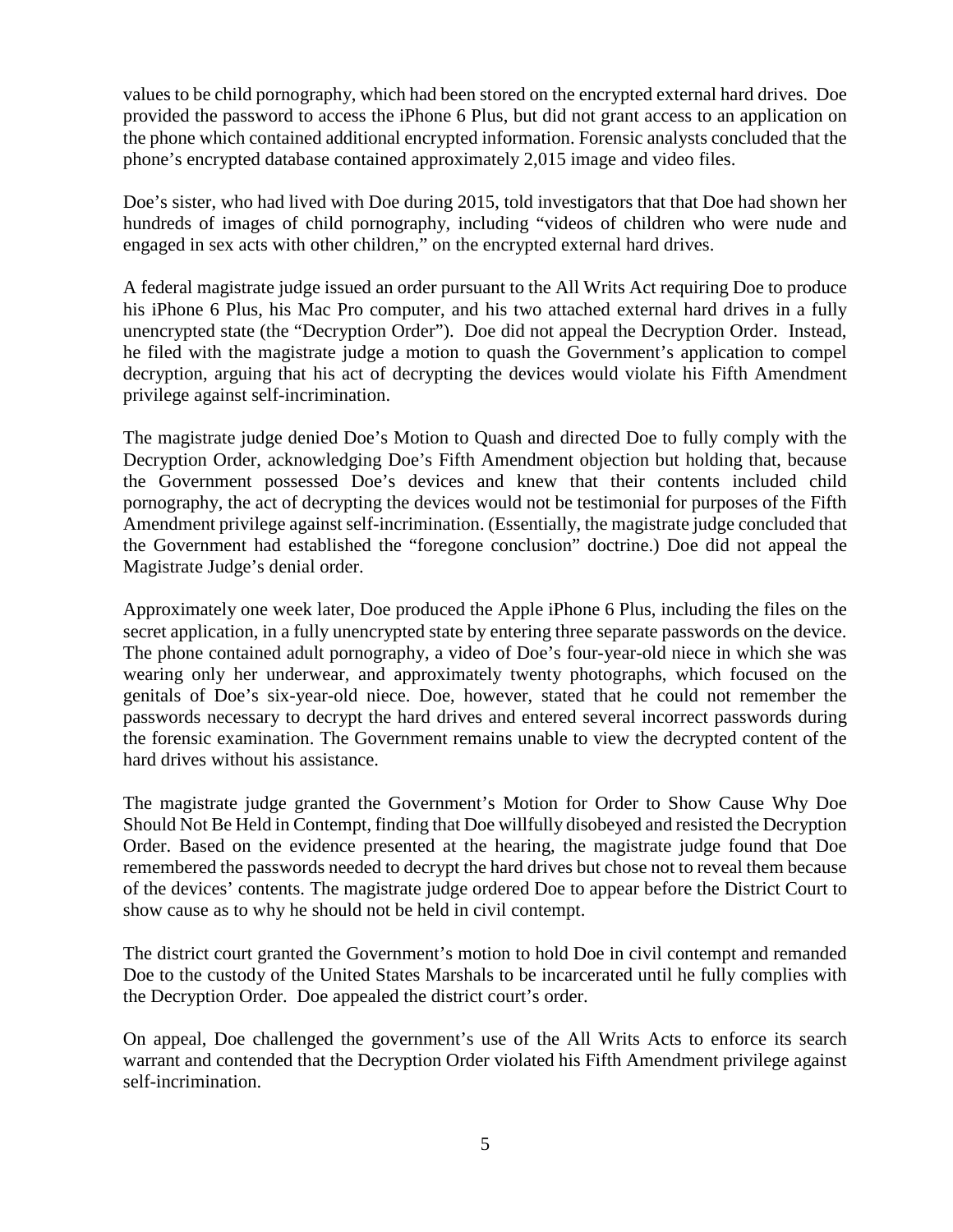### **HOLDING**

The Third Circuit affirmed the District Court's civil contempt order and incarceration of Doe until he decrypts the data on the hard drives.

1. The All Writs Act.

The Third Circuit held that "the Magistrate Judge had subject matter jurisdiction under Federal Rule of Criminal Procedure 41 to issue a search warrant and therefore had jurisdiction to issue an order under the All Writs Act that sought 'to effectuate and prevent the frustration' of that warrant." "When law enforcement could not decrypt the contents of those devices, and Doe refused to comply, the Magistrate Judge issued the Decryption Order pursuant to the All Writs Act. The Decryption Order required Doe to 'assist the Government in the execution of the…search warrant' by producing his devices in 'a fully unencrypted state.' … the Decryption Order here was a necessary and appropriate means of effectuating the original search warrant."

2. The Fifth Amendment Self-Incrimination Clause.

In *Fisher v. United States*, 425 U.S. 391 (1976), the Court stated that "[t]he act of producing evidence in response to a subpoena . . . has communicative aspects of its own, wholly aside from the contents of the papers produced." 425 U.S. at 410. The act of production may, therefore, be testimonial and protected by the Fifth Amendment. In *Fisher*, the Court also articulated the "foregone conclusion" rule, which acts as an exception to the otherwise applicable act-ofproduction doctrine. Under this rule, the Fifth Amendment does not protect an act of production when any potentially testimonial component of the act of production—such as the existence, custody, and authenticity of evidence—is a "foregone conclusion" that "adds little or nothing to the sum total of the Government's information." 425 U.S. at 411. For the rule to apply, the Government must be able to "describe with reasonable particularity" the documents or evidence it seeks to compel. *United States v. Hubbell*, 530 U.S. 27, 30 (2000).

The Third Circuit concluded that the Government had provided evidence amply supported by the record sufficient to establish the "foregone conclusion" doctrine.

a. The Government had lawful custody of the devices which were seized pursuant to a valid search warrant.

- b. Prior to the seizure, Doe possessed, accessed, and owned all of the devices.
	- 1) Doe did not dispute their existence or his ownership of the devices.
	- 2) Doe's sister stated that he had in her presence opened the devices, accessed the data by entering passwords from memory, and shown her images.
	- 3) Doe had provided the Government with access to the data on some of the devices by entering multiple passwords from memory.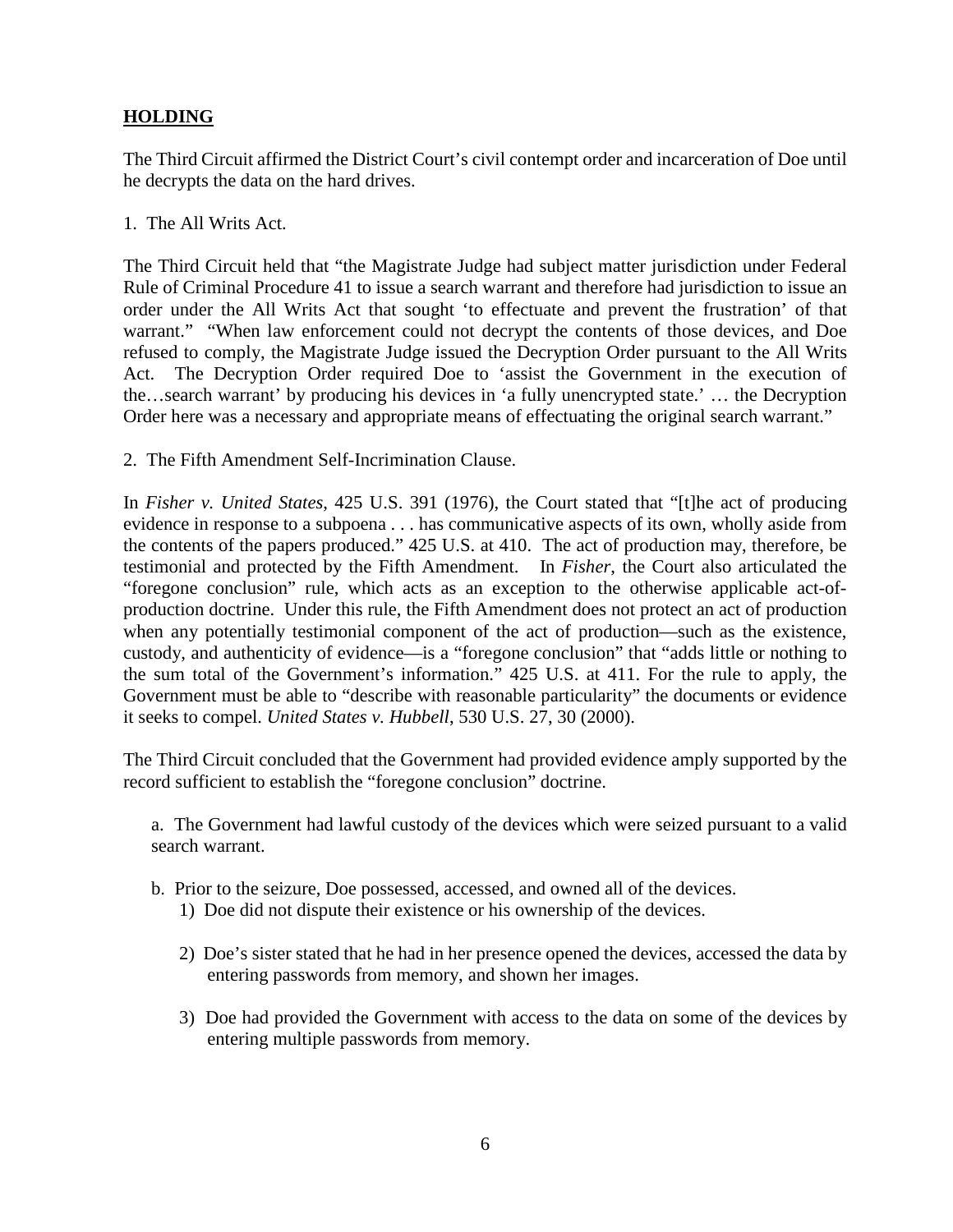- c. There are images on the devices that constitute child pornography.
	- 1) The investigation led to the identification of Doe as a user of an internet file sharing network that was used to access child pornography.
	- 2) Forensic analysis showed that the Mac Pro had been used to visit sites common in child exploitation.
	- 3) Doe's sister stated that he had shown her hundreds of pictures and videos child pornography images from the devices.
	- 4) Forensic analysis showed that Doe had downloaded thousands of files known by their "hash" values to be child pornography.

Based on that record, the Third Circuit held that since the act of producing the decrypted data would not be protected testimonial evidence, the Decryption Order did not violate Doe's Fifth Amendment privilege against self-incrimination.

### **TAKE-AWAYS**

The Third Circuit is only the second federal circuit court to address this issue. It is the first to uphold the use of the All Writs Act to compel unencrypted data and the first to apply the "foregone conclusion" doctrine to overcome a defendant's assertion of "act of production" privilege under the Fifth Amendment.<sup>[4](#page-6-0)</sup>

For criminal investigators, this decision demonstrates and emphasizes the critical importance of establishing the "foregone conclusion" doctrine by gathering facts that establish the suspect's ownership of, possession of, access to, and/or use of the device, knowledge of the contents on the device, knowledge that the data is password protected or encrypted, and the ability to decrypt the contents. The court must be convinced to a reasonable certainty that the act of production protection will add nothing to what the government already knows and can prove.

<span id="page-6-0"></span> <sup>4</sup> In *In re: Grand Jury Subpoena Duces Tecum Dated March 25, 2011: U.S. v. John Doe*, 670 F.3d 1335 (11th Cir. 2012), the government used a grand jury subpoena to compel the defendant to provide the unencrypted data. The district court held Doe in civil contempt and ordered him incarcerated. The Eleventh Circuit reversed the order. It adopted the "foregone conclusion" analysis but concluded that the government had failed to establish it and, therefore, the act of producing the unencrypted data was protected by the Fifth Amendment privilege.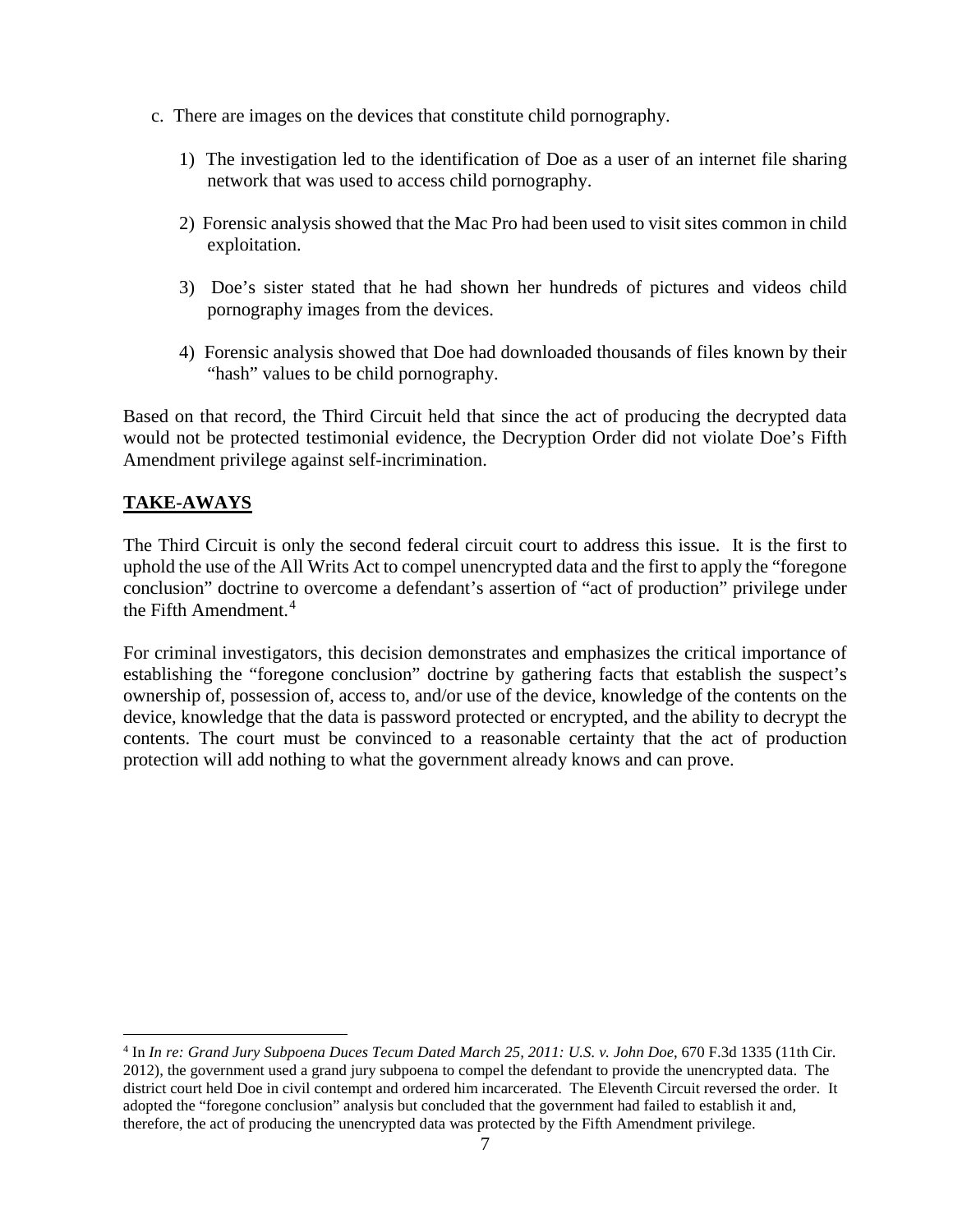# CASE SUMMARIES

# Circuit Courts of Appeal

# <span id="page-7-1"></span><span id="page-7-0"></span>**Second Circuit**

### <span id="page-7-2"></span>**United States v. Schaffer, 851 F.3d 166 (2d Cir. N.Y. Mar. 15, 2017)**

Schaffer sexually assaulted a fifteen-year-old girl during a job interview. Several days after the assault, a counselor from the girl's school notified the police department about the incident. As part of the investigation, law enforcement officers used the girl's email account to arrange for another meeting between Schaffer and the girl. However, on the day of the meeting, nine federal agents arrived at Schaffer's office building with a warrant to conduct a search of the premises.

When the agents encountered Schaffer, they did not handcuff him or draw their firearms, and Schaffer agreed to speak with the agents. Two agents interviewed Schaffer who was allowed to drink coffee and smoke cigarettes freely. At one point, Schaffer asked the agents if he should have an attorney present. The agents told Schaffer that he had a right to have an attorney present, but told him that he would have to decide for himself whether or not to exercise that right. At no point afterward, did Schaffer request an attorney. However, Schaffer asked the agents twice during the interview if he could leave to collect some money from an attorney located down the street. Schaffer claimed he needed the money to purchase medication, but he ever claimed that there was medical emergency, which required him to purchase the medicine. In addition, Schaffer never claimed that the attorney represented him. The agents denied both requests, telling Schaffer that it would create a security issue because the agents conducting the search had placed boxes of evidence on the floor by the threshold of the doorway. During the course of an approximately onehour interview, Schaffer made incriminating statements to the agents.

At the end of the interview, after consulting with the United States Attorney's Office, the agents arrested Schaffer.

Prior to trial, Schaffer filed a motion to suppress the statements he made to the agents during the interview. Schaffer claimed that he made the statements during a custodial interrogation without having first been advised of his Miranda rights. Specifically, Schaffer argued that he was in custody for Miranda purposes because the agents twice denied his requests to leave the office.

The court noted that a suspect is in "custody" for Miranda purposes if two conditions are met. First, a reasonable person must believe that he is not free to terminate the encounter with the police. Second, a reasonable person must believe that his freedom of movement has been "curtailed to a degree associated with a formal arrest." The court emphasized that while the first condition, a seizure, is necessary for a suspect to be in custody, not every seizure constitutes custody for Miranda purposes.

In this case, the court found that Schaffer was not in custody when the agents interviewed him; therefore, the agents were not required to advise Schaffer of his Miranda rights. When the agents initially encountered Schaffer, they did not handcuff him or have their weapons drawn. The agents told Schaffer that he was not under arrest and Schaffer voluntarily agreed to speak with the agents. Two agents then interviewed Schaffer for approximately one-hour, in the familiar surroundings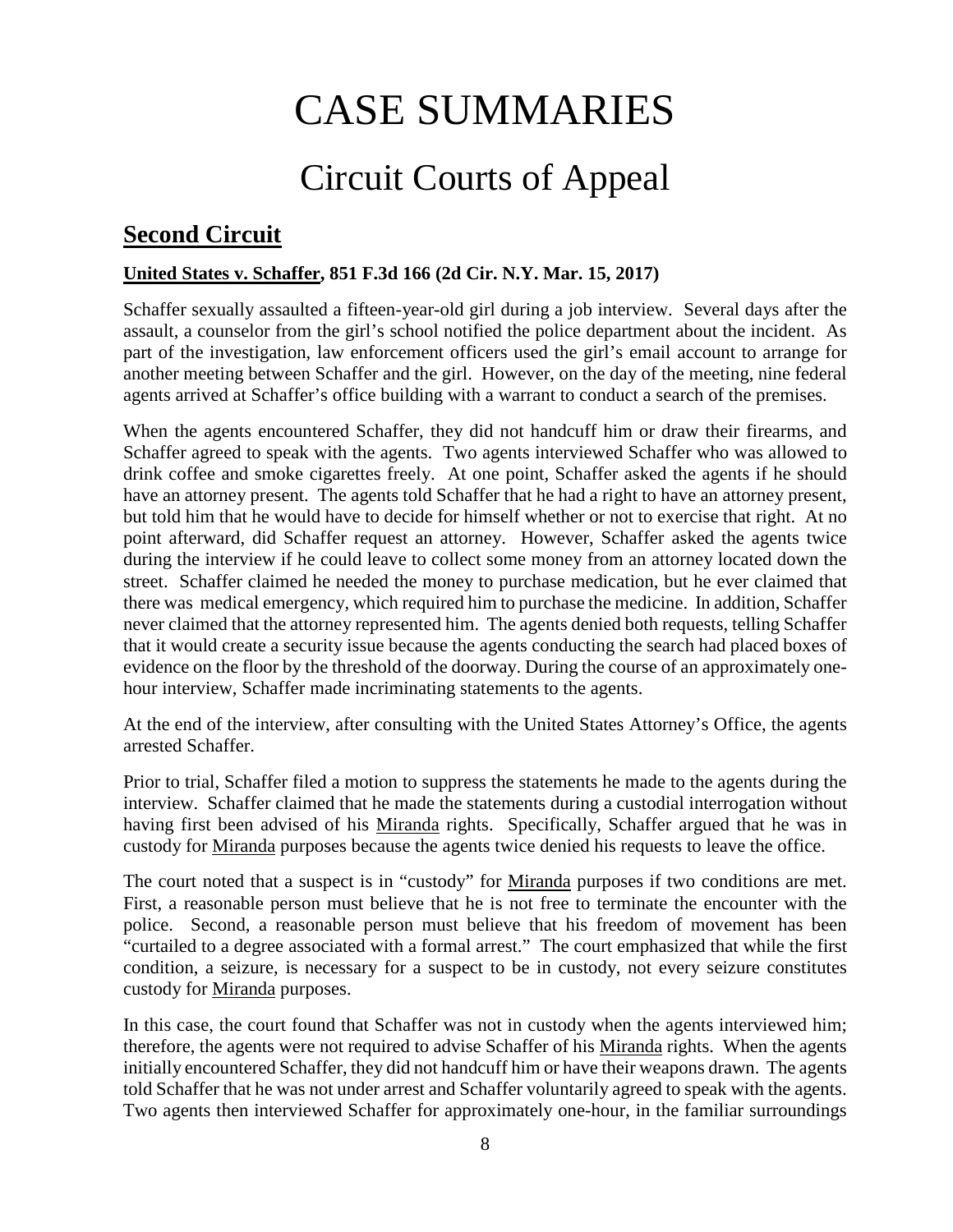of his office, and allowed Schaffer to drink coffee and smoke cigarettes during the interview. In addition, there was no evidence that Schaffer asked for an attorney or that the agents denied a request for an attorney. Most significantly, the court held that the agents' denial of Schaffer's requests to leave the office did not create a custodial situation, as a reasonable person in Schaffer's position would not have believed that being prohibited from leaving his office during an ongoing search was equivalent to a formal arrest. Instead, the court found that a Schaffer would have considered the restriction on his freedom of movement to be a "sensible precaution" designed to protect the integrity of an ongoing search.

For the court's opinion: [http://cases.justia.com/federal/appellate-courts/ca2/15-2516/15-2516-](http://cases.justia.com/federal/appellate-courts/ca2/15-2516/15-2516-2017-03-15.pdf?ts=1489588205) [2017-03-15.pdf?ts=1489588205](http://cases.justia.com/federal/appellate-courts/ca2/15-2516/15-2516-2017-03-15.pdf?ts=1489588205)

\*\*\*\*\*

# <span id="page-8-0"></span>**Third Circuit**

<span id="page-8-1"></span>**United States v. Apple Mac Pro Computer, 851 F.3d 238 (3d Cir. Pa. Mar. 20, 2017)**

**(See Article: [The Fifth Amendment and Compelling Unencrypted Data, Encryption Codes,](#page-3-0)  [and/or Passwords -](#page-3-0) Case Law Update, page 4).**

For the Court's opinion: [http://cases.justia.com/federal/appellate-courts/ca3/15-3537/15-3537-](http://cases.justia.com/federal/appellate-courts/ca3/15-3537/15-3537-2017-03-20.pdf?ts=1490029205) [2017-03-20.pdf?ts=1490029205](http://cases.justia.com/federal/appellate-courts/ca3/15-3537/15-3537-2017-03-20.pdf?ts=1490029205)

\*\*\*\*\*

# <span id="page-8-2"></span>**Fourth Circuit**

### <span id="page-8-3"></span>**United States v. Hill, 2017 U.S. App. LEXIS 5537 (4th Cir. Va. Mar. 30, 2017)**

Two officers patrolling in a marked police car stopped a car for speeding and for crossing the yellow, double-solid line marker in the center of the roadway. The driver gave Officer Taylor his identification, but the passenger, Hill, was only able to provide his name to the officer. Officer Taylor returned to the police car where he entered the names of the driver and Hill into the Department of Motor Vehicles (DMV) and the National Crime Information Center (NCIC) databases. After approximately three minutes, the NCIC database returned an "alert" which notified Officer Taylor that both men had been associated with drug trafficking and were "likely armed." Officer Taylor also discovered the driver had a suspended operator's license. At this point, Officer Taylor began writing two summonses for the driver, one for reckless driving and one for driving with a suspended operator's license. Officer Taylor also requested a K-9 unit be sent to the scene. Officer Taylor then interrupted writing the summonses and entered the men's names into an additional computer database known as PISTOL, which tracks every person who has had prior contacts with the Richmond police. Officer Taylor spent approximately three to five minutes reviewing the information from the PISTOL database and then resumed writing the two summonses.

During this time, Officer McClendon remained standing next to the car speaking with Hill. During their conversation, Hill told Officer McClendon that he possessed a firearm. Officer McClendon immediately shouted "gun," and Officer Taylor returned to the car and assisted Officer McClendon in securing Hill and recovering the firearm. In the meantime, the K-9 unit had arrived, but the officer and his drug-detection dog remained in their car. Approximately 20 minutes elapsed from the time the officers initiated the traffic stop until Officer McClendon shouted "gun."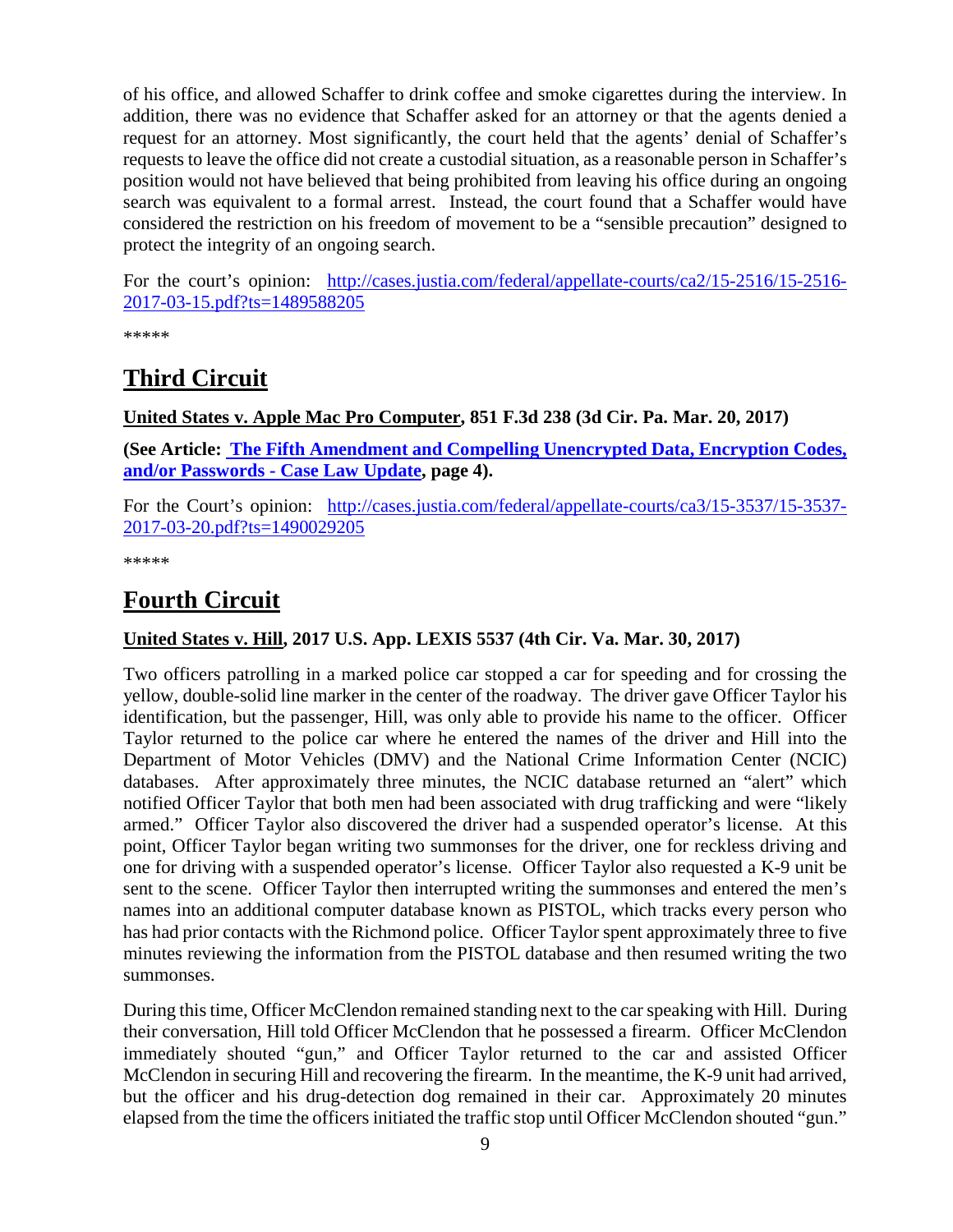The government charged Hill with being a felon in possession of a firearm.

Hill filed a motion to suppress the firearm and the statements he made during the traffic stop. Hill claimed that Officer Taylor's decisions to request a K-9 unit and to search the PISTOL database unlawfully extended the duration and scope of the traffic stop, in violation of the Fourth Amendment. In addition, Hill claimed that Officer McClendon's decision to talk with him and the driver, rather than to assist Officer Taylor with searching the databases and writing the summonses, contributed to the unlawful extension of the stop.

A traffic stop constitutes a Fourth Amendment seizure. To satisfy the reasonableness requirement of the Fourth Amendment, a traffic stop must be justified at its inception, and the officers' actions during the stop must be reasonably related to the reason for the stop. Because Hill conceded the initial stop was valid, the court focused on the reasonableness of the officers' actions once they encountered the driver and Hill.

The court recognized that an officer may engage in certain safety measures during a traffic stop, but generally must focus his attention on the initial reason for the stop. In addition, an officer may engage in "ordinary inquiries incident to the traffic stop," such as inspecting a driver's identification and license to operate a vehicle, verifying the registration of a vehicle and existing insurance coverage, and determining whether the driver is subject to outstanding warrants. Finally, an officer may also engage in other investigative techniques unrelated to the reason for the traffic stop or the safety of the officers as long as these unrelated actions do not prolong the duration of the stop beyond the time necessary to deal with the traffic infraction.

Applying these principles, the court held that the officers did not unreasonably extend the duration of the traffic stop. Both officers testified that it usually takes about 10 minutes to write two summonses, and Officer Taylor testified that it took about 8 additional minutes to search the DMV, NCIC and PISTOL databases. While the court noted that Officer Taylor could have completed the summonses by relying solely on the DMV and NCIC databases, his decision to check the PISTOL database did not violate Hill's Fourth Amendment rights. Consequently, the court found that the officers directly accounted for 18 minutes of the 20-minute stop. The court added the 2-minute time difference between the estimated time required to complete the officers' activities and the total length of the stop did not support a finding that the officers unreasonably extended the duration of the stop.

In addition, the court noted that Officer Taylor had not yet finished writing the summonses when Officer McClendon yelled, "gun," and that the drug-detection dog was still in the K-9 officer's car at this time. As a result, the court found that the presence of the K-9 unit on the scene did not extend the duration of the stop.

Finally, the court held that Officer McClendon's decision to stand by the car and talk to Hill, instead of assisting Officer Taylor in the database searches was reasonable and did not extend the duration of the stop.

For the court's opinion: [http://cases.justia.com/federal/appellate-courts/ca4/15-4639/15-4639-](http://cases.justia.com/federal/appellate-courts/ca4/15-4639/15-4639-2017-03-30.pdf?ts=1490898625) [2017-03-30.pdf?ts=1490898625](http://cases.justia.com/federal/appellate-courts/ca4/15-4639/15-4639-2017-03-30.pdf?ts=1490898625)

\*\*\*\*\*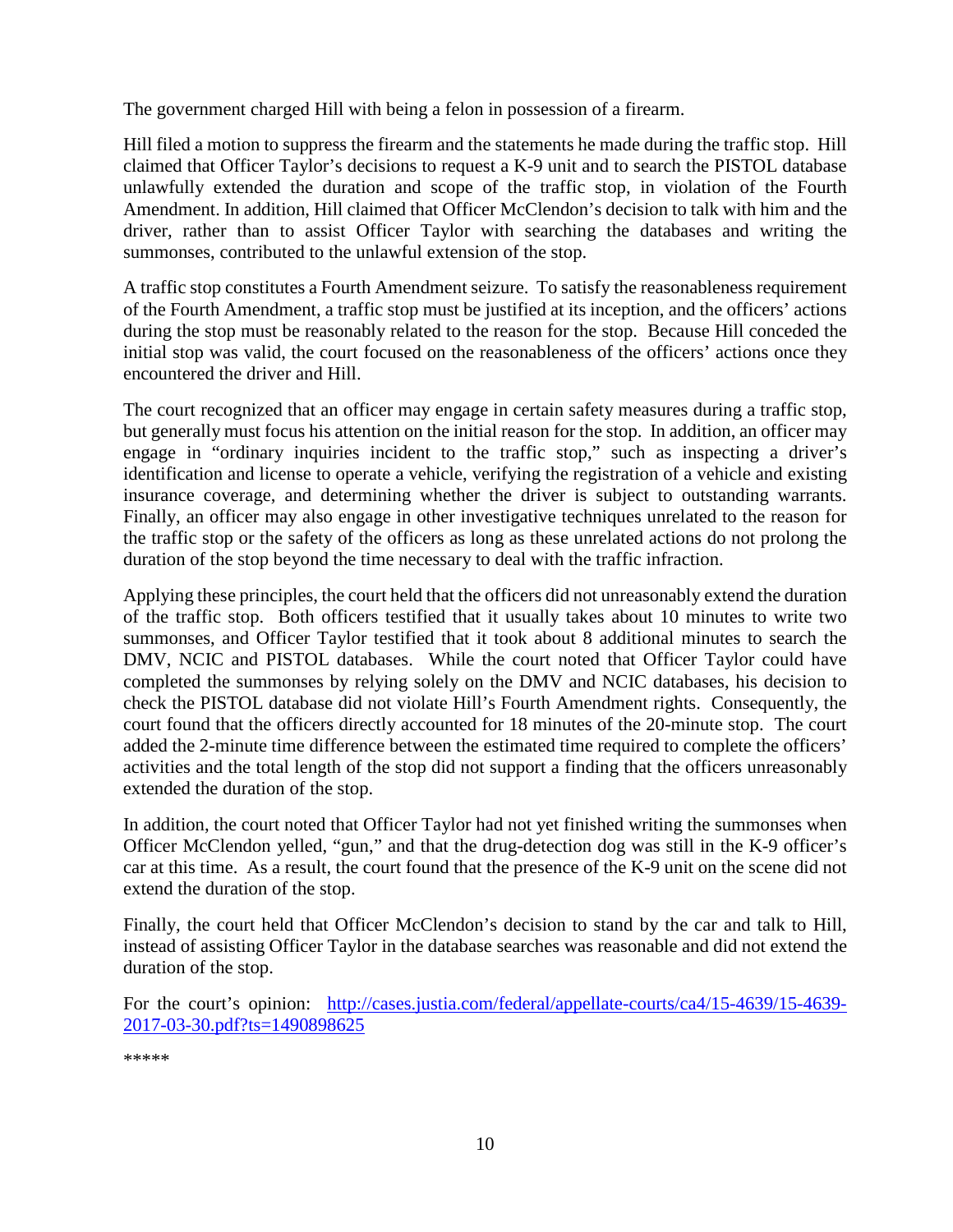# <span id="page-10-0"></span>**Fifth Circuit**

### <span id="page-10-1"></span>**Surratt v. McClarin, 851 F.3d 389 (5th Cir. Tex. Mar. 14, 2017)**

Officers arrested Surratt for a traffic violation, and placed her in the back of a patrol car. The officers also arrested Garza, a passenger in Surratt's car, on outstanding traffic warrants, and seated her in the back of the patrol car next to Surratt. Both women were handcuffed and secured in the patrol car with seatbelts. Prior to the stop, the officers had reason to believe that Surratt was in possession of narcotics.

The officers returned to Surratt's vehicle to retrieve the women's personal belongings, briefly leaving Surratt and Garza alone and unsupervised in the back of the patrol car. During this time, Surratt freed her right hand from her handcuffs, pulled a small baggie of narcotics from underneath her skirt, and placed it in her mouth.

When the officers returned to the patrol car a few minutes later, they suspected that Surratt was concealing something in her mouth. After Surratt refused an order to open her mouth, one of the officers pressed his forearm against Surratt's left jawline and neck while the other officer pressed his thumb into the back of her right jawline to try to force Surratt to open her mouth. Surratt struggled with the officers and refused their repeated commands to open her mouth. It took the officers nearly a minute to release Surratt from her seatbelt, pull her over Garza, and get her completely outside the patrol car. By this time, Surratt was unresponsive and having a seizure. The officers saw that Surratt had stopped breathing and called for an ambulance. Eventually, a first responder arrived and used forceps to remove the plastic baggie from Surratt's throat. Surratt was transported to the hospital and placed on life support. Surratt died thirteen days later as a "result of complications of asphyxia due to airway obstruction by plastic bag."

Surratt's sister sued the officers, and the City of Sherman for, among other things, excessive use of force in violation of the Fourth Amendment.

Courts use a two-prong analysis to determine whether a defendant is entitled to qualified immunity. The court must decide whether the plaintiff has alleged a violation of a constitutional right and whether the defendant, police officer, acted objectively unreasonably in light of "clearly established" law at the time of the incident.

In this case the court assumed, without deciding the issue, that the officers' conduct violated Surratt's constitutional rights. However, the court also held that Surratt's sister failed to demonstrate that the officers acted objectively unreasonably in light of clearly established law at the time of the incident. The court noted that the plaintiff failed to cite any Fifth Circuit case where a similarly situated officer was found to have violated the Fourth Amendment. Rather, the court found that Fifth Circuit precedent supported the officers' use of force against Surratt. In a previous case, the court found that officers acted reasonably when they applied pressure against a suspect's jaw and nose in an attempt to pry his mouth open to keep the suspect from swallowing narcotics. Finally, the court recognized that "previous law has provided no guidance regarding what is precisely reasonable and what is unreasonable regarding the use of force to an individual's throat where the individual appears to be concealing something in their mouth." As a result, the court concluded that the officers were entitled to qualified immunity.

For the court's opinion: [http://cases.justia.com/federal/appellate-courts/ca5/16-40486/16-40486-](http://cases.justia.com/federal/appellate-courts/ca5/16-40486/16-40486-2017-03-14.pdf?ts=1489534235) [2017-03-14.pdf?ts=1489534235](http://cases.justia.com/federal/appellate-courts/ca5/16-40486/16-40486-2017-03-14.pdf?ts=1489534235)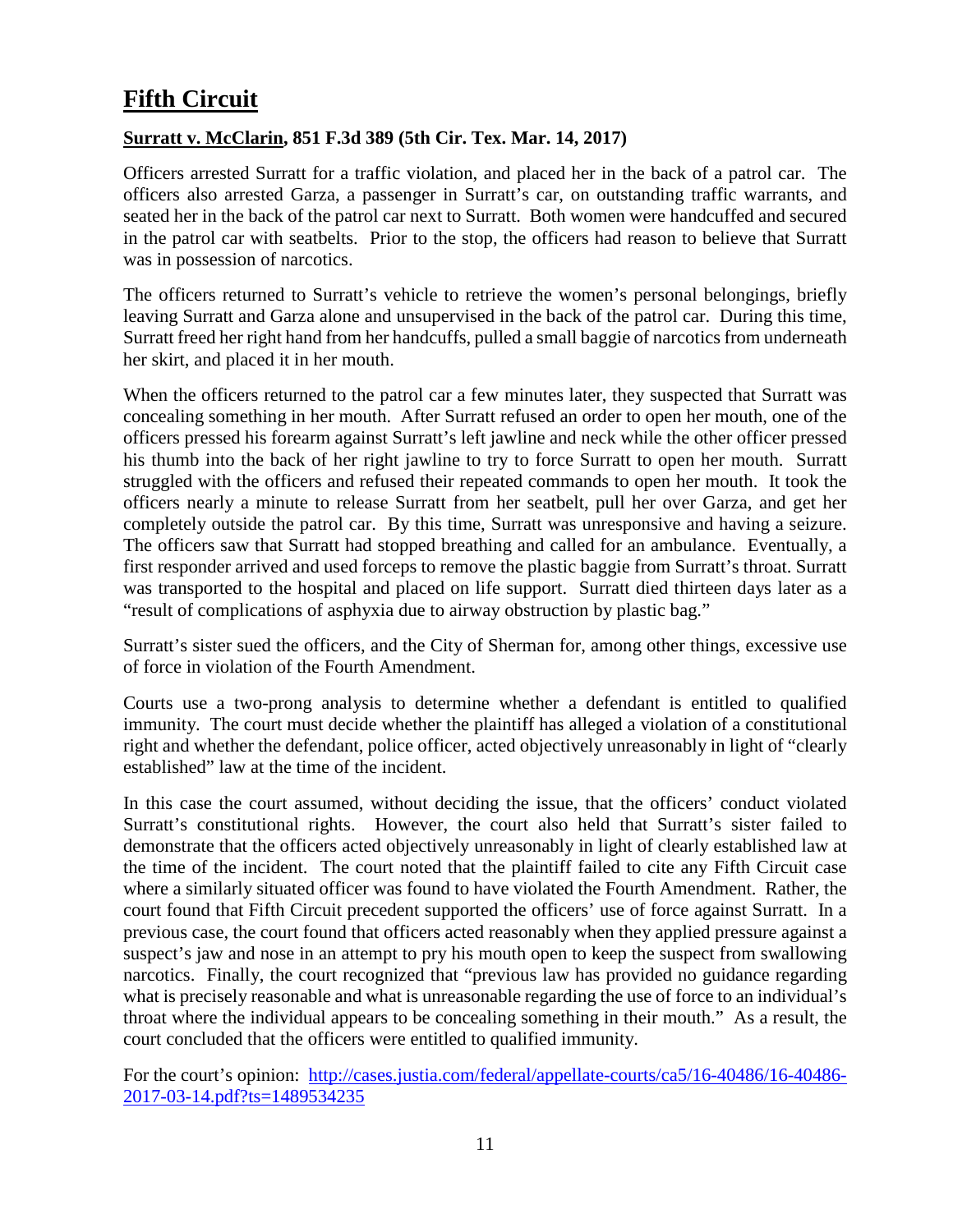### <span id="page-11-0"></span>**United States v. Escamilla, 2017 U.S. App. LEXIS 5485 (5th Cir. Tex. Mar. 29, 2017)**

Border Patrol agents patrolling a privately owned ranch, approximately 30 miles from the Mexican border, encountered two pickup trucks traveling in tandem that had activated a sensor designed to detect illegal entry into the ranch. The legitimate traffic traveling through the ranch primarily consisted of oil industry workers in company trucks, and the area where the sensor was activated was at a location where a vehicle should not be. In addition, the agents knew that smugglers commonly traveled in tandem and drove vehicles that resembled official oil company vehicles, commonly referred to as "clone vehicles."

When the agents activated their lights to stop the trucks, one stopped and the other sped away. Agents approached the stopped truck and encountered the driver, Escamilla, who was nervous and could not give a clear answer as to why he was driving across the ranch. The agents also noticed that Escamilla wore a shirt that looked similar to a work uniform, but it lacked oil company logos or decals, and Escamilla's truck was unusually clean and contained no tools or other objects that work trucks usually carry. Finally, the agents checked the truck's registration, which came back to a residential address, which was not common, as company trucks are usually registered to a business.

Escamilla consented to a search of his truck, but the agents did not find anything in the truck's fuel cell, which appeared to be inoperable and out of place. One of the agents then asked Escamilla for consent to search Escamilla's phone. Escamilla consented and handed his phone to the agent. The agent examined the phone and saw that it was a simple flip phone containing only three numbers, two of which were saved under a single letter, rather than a proper name. After searching the phone, the agent handed it back to Escamilla because he was "done with it."

Escamilla then agreed to follow the agents to the ranch's main gate and allow a Border Patrol dog to sniff his truck. According to the handler, the dog "alerted, but nothing solid," which indicated that drugs may have been in the truck recently. In the meantime, the agents heard over their radios that the truck, which had been traveling in tandem with Escamilla, had rammed a gate and crashed. Agents searched that truck and found marijuana and heroin inside it. At this point, the agents arrested Escamilla, based on his connection to the other truck.

The agents transported Escamilla to a Border Patrol station where they met an agent with the Drug Enforcement Administration (DEA). The Border Patrol agents told the DEA agent that Escamilla had consented to a search of his phone, and then gave Escamilla's phone to the DEA agent. The DEA agent manually searched Escamilla's phone to determine its number so he could request its call records from AT&T. The agent eventually received the call records, which were later admitted into evidence against Escamilla at trial.

Before Escamilla was transported to jail, the DEA agent asked Escamilla to claim his property from the items the Border Patrol agents had taken from him. Escamilla claimed his driver's license and some jewelry. When an agent asked Escamilla about the cell phone that had been searched by the agents, Escamilla said the phone was not "his."

Several days later, the DEA agent used a forensic examination program to conduct a more thorough search of Escamilla's phone. This search confirmed the phone's contact number that the agent had already learned from his previous manual search.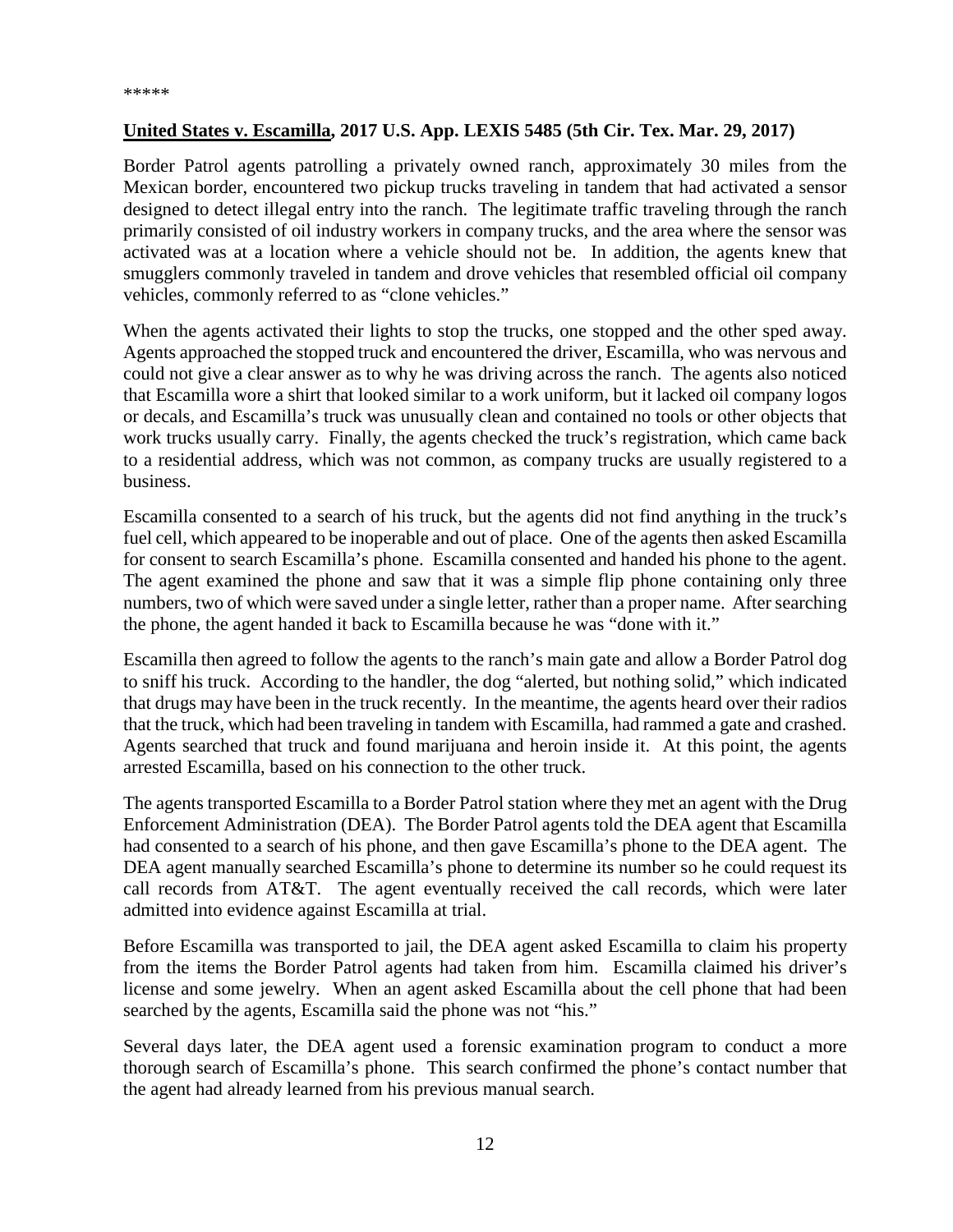After the government charged Escamilla with drug possession and conspiracy, Escamilla filed a motion to suppress the phone, its contact number, and all evidence recovered from it. Escamilla claimed the Border Patrol's initial stop was not justified; however, if the stop was ruled to be justified, Escamilla claimed that the agents unreasonably prolonged its duration. Finally, Escamilla claimed that the three warrantless searches of his phone violated the Fourth Amendment.

First, the court held that the Border Patrol agents lawfully stopped Escamilla because they had reasonable suspicion to believe that he was involved in criminal activity. Specifically, the stop occurred 30 miles from the Texas-Mexico border, Escamilla's truck was detected by sensors in an area not typically used by legitimate ranch traffic traveling in tandem with another truck, Escamilla's truck lacked the usual markings of an oil company vehicle, and the truck was registered to a residential address rather than a business.

Second, the court held that the officers did not unreasonably prolong the duration of the stop. After stopping Escamilla, the court commented that the agents "continued to amass suspicion that he was involved in smuggling."

Third, the court held that the first search of Escamilla's phone by the Border Patrol agent was lawful, because Escamilla voluntarily consented to its search. The uncontested evidence established that the agent asked Escamilla, "do you mind if I look through your phone?" and then Escamilla handed it to him.

Fourth, the court held that the DEA agent's manual search of Escamilla's phone at the Border Patrol station violated the Fourth Amendment. Escamilla consented to the first search of the phone when he handed it to the Border Patrol agent. However, after examining the phone, the agent gave the phone back to Escamilla upon "being done with it." The court concluded that a reasonable person in Escamilla's position would have believed that his consent to search the phone would have ended at this point. The DEA agent's search of Escamilla's phone, several hours after Escamilla had been arrested, was a second, distinct search. Consequently, the court held that agent was required to have a warrant, an exception, or consent from Escamilla again, before he could lawfully examine the phone. Because the agent did not have a warrant, an exception, or obtain Escamilla's consent, the court held that the evidence discovered by the agent as the result of this search should have been suppressed.<sup>[1](#page-12-0)</sup>

Finally, the court held the DEA agent's warrantless forensic search of Escamilla's phone several days after his arrest was lawful. When Escamilla expressly disclaimed ownership of the phone, he effectively abandoned the phone and any reasonable expectation of privacy in it. As a result, the court found that Escamilla did not have standing to challenge the agent's forensic search of the phone.

For the court's opinion: [http://cases.justia.com/federal/appellate-courts/ca5/16-40333/16-40333-](http://cases.justia.com/federal/appellate-courts/ca5/16-40333/16-40333-2017-03-29.pdf?ts=1490830233) [2017-03-29.pdf?ts=1490830233](http://cases.justia.com/federal/appellate-courts/ca5/16-40333/16-40333-2017-03-29.pdf?ts=1490830233)

\*\*\*\*\*

<span id="page-12-0"></span><sup>&</sup>lt;sup>1</sup> Although this evidence was admitted at trial, the court held the district court's error was "harmless," as the government had lawfully obtained the same evidence by other means.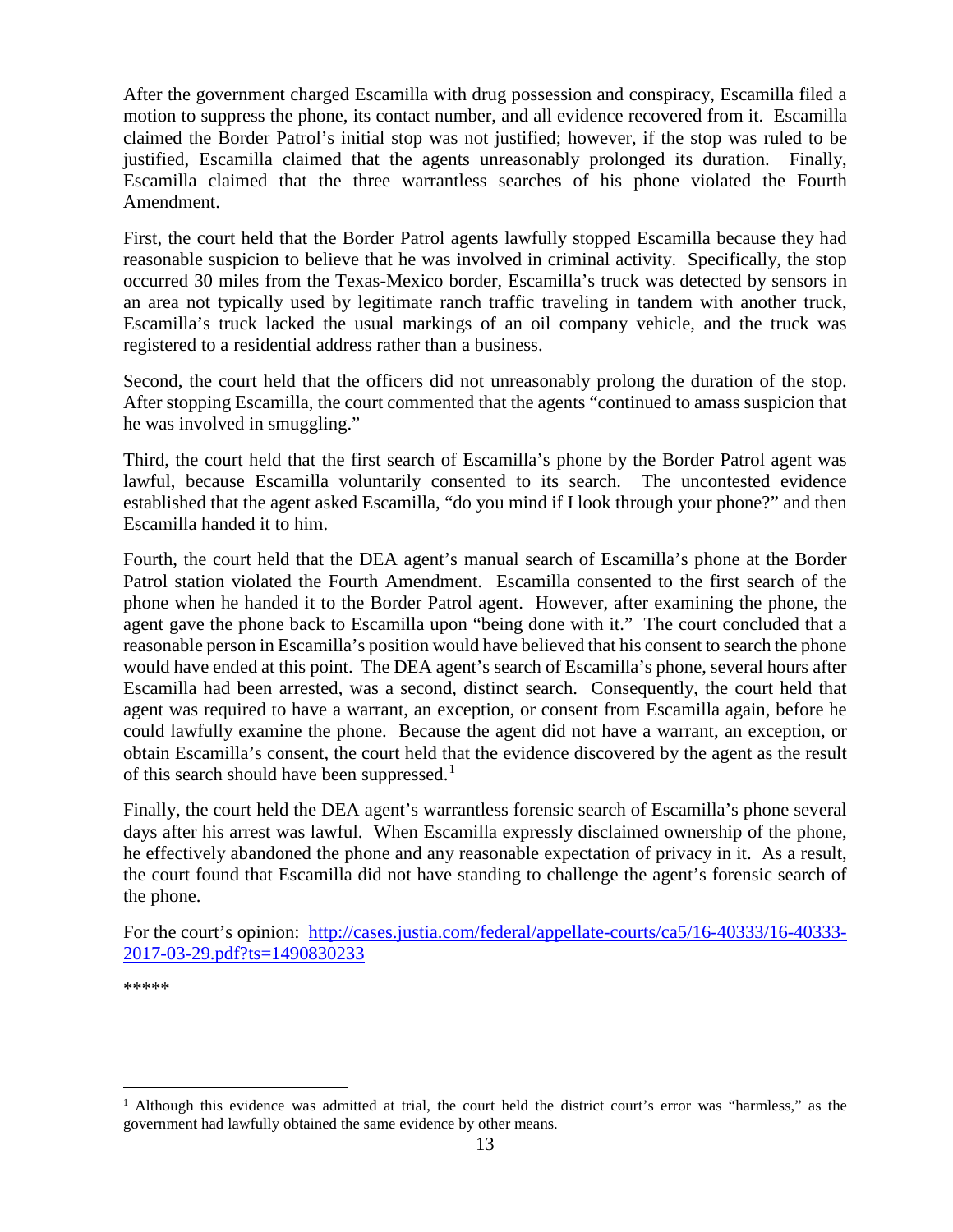# <span id="page-13-0"></span>**Sixth Circuit**

### <span id="page-13-1"></span>**United States v. Luck, 852 F.3d 615 (6th Cir. Tenn. Mar. 31, 2017)**

Federal agents obtained a warrant to search Luck's home for evidence of child pornography. At the time, Luck was 21 years old and lived with his parents. When the agents arrived, they told Luck and his parents they were free to leave while the agents executed the warrant, but that they would like to ask them some questions. Luck and his parents agreed to answer the agents' questions. After answering some general questions, Luck admitted he had used a peer-to-peer network, which agents knew was a type of computer program that had been used to download and share pornographic material from the house. When the agents heard this, they asked to speak with Luck privately, offering to spare Luck from having to answer embarrassing questions in front of his parents. Luck and his parents agreed, and he and two agents went into a nearby bedroom.

Once the questioning resumed, Luck eventually told the agents he had downloaded and viewed child pornography. Luck then agreed to dictate a statement to the agents, which included the same incriminating statements. Before Luck dictated his statement, the agents told Luck that any statement he made was voluntary and that he did not have to give a statement. After Luck reviewed the agent's transcription of his statement for accuracy, Luck signed the statement.

The government charged Luck with offenses related to the distribution and possession of child pornography.

Luck filed a motion to suppress his statements to the agents, claiming that he was subject to custodial interrogation without first being advised of his Miranda rights. Luck also claimed that his statements were involuntary under the Due Process Clause.

The court disagreed. Law enforcement officers are required to advise a person of his Miranda rights before engaging in "custodial interrogation." A person is in custody for Miranda purposes if his freedom of movement is restrained to the degree associated with a formal arrest. Here, the court concluded that Luck was not in custody for Miranda purposes. First, the agents questioned Luck in his own home. Second, the interview only lasted one hour. Third, during the interview, the agents spoke to Luck in a calm, conversational manner, never becoming aggressive or brandishing their weapons. Fourth, Luck voluntarily accompanied the agents to the bedroom for the interview. Fifth, during the interview the agents kept the door open and did not block the exit. Finally, although the agents did not tell Luck he was free to leave, the agents did inform Luck that he did not have to provide a statement. Taken together, the court found that nothing about the objective circumstances of the interview indicate that a reasonable person in Luck's position would have believed that he was under arrest or otherwise not free to leave.

The court further held that Luck's statement to the agents was voluntary. Luck claimed that he was under the influence of sleep medications during the interview, which rendered him vulnerable to the agents' questions and created a coercive environment. However, the agents testified that Luck did not appear to be under the influence of any drugs, alcohol or medication, as he provided clear statements and spoke in complete sentences. Even if Luck had suffered some degree of impairment, the court noted that impairment, by itself, is never enough to render a confession involuntary under the Due Process Clause; some element of police coercion is always necessary. Here, the court found that the agents spoke in conversational tones, did not threaten Luck, and told Luck that he did not have to provide a statement if he did not want to.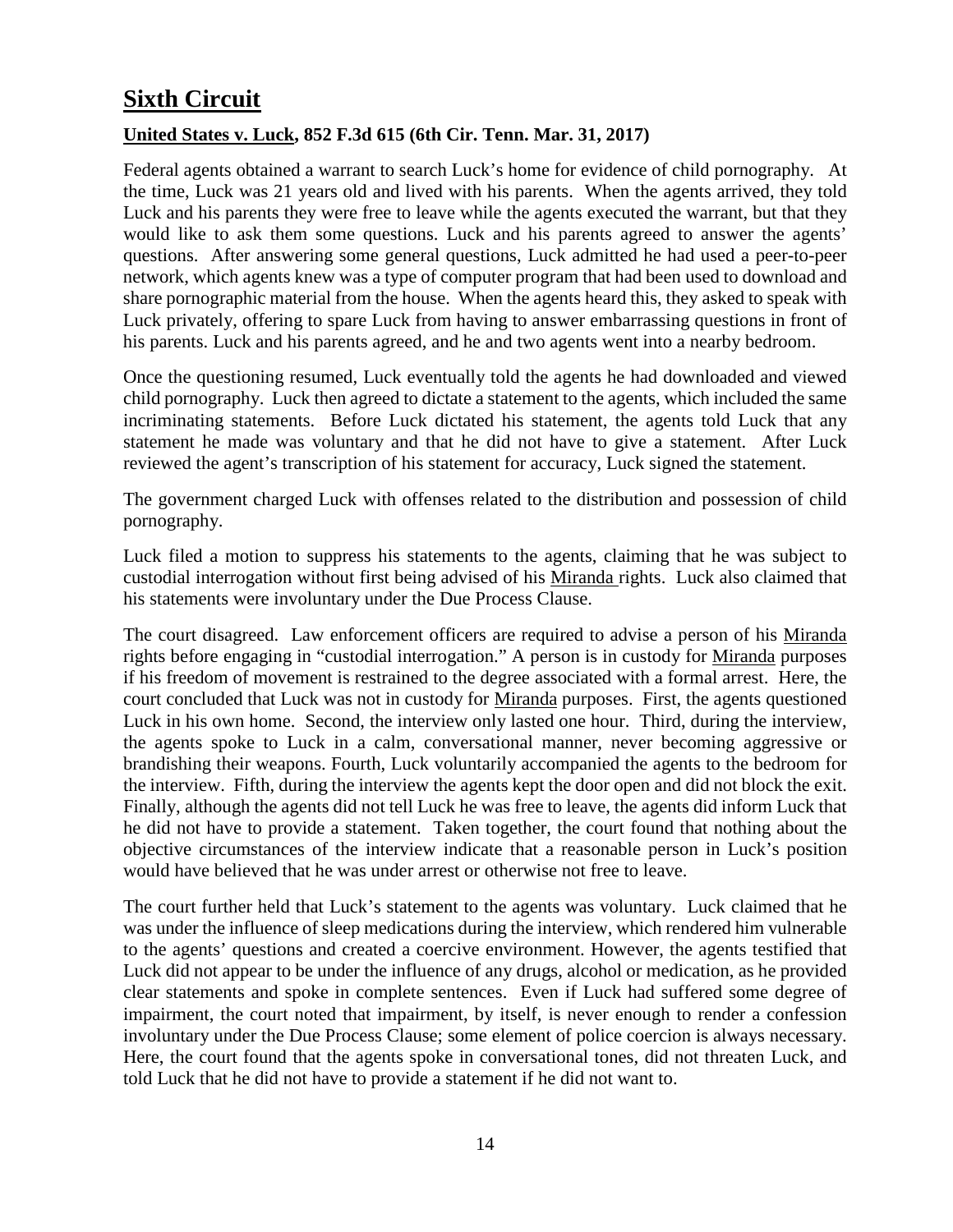For the court's opinion: [http://cases.justia.com/federal/appellate-courts/ca6/15-5746/15-5746-](http://cases.justia.com/federal/appellate-courts/ca6/15-5746/15-5746-2017-03-31.pdf?ts=1490985087) [2017-03-31.pdf?ts=1490985087](http://cases.justia.com/federal/appellate-courts/ca6/15-5746/15-5746-2017-03-31.pdf?ts=1490985087)

\*\*\*\*\*

# <span id="page-14-0"></span>**Eighth Circuit**

### <span id="page-14-1"></span>**United States v. Ortega-Montalvo, 850 F.3d 429 (8th Cir. Mo. Mar. 8, 2017)**

Federal agents received information that Ortega, a Mexican citizen, had illegally re-entered the United States after having been convicted of aggravated assault for shooting a police officer. The agents determined that Ortega was living in an apartment and went there to arrest him. When the agents knocked on the apartment door, an Hispanic male, later identified as Maldonado, answered the door. The agents identified themselves and displayed their badges. After the agents discovered that Maldonado did not speak English, an agent fluent in Spanish asked for consent to enter the apartment. Maldonado consented. When asked if anyone else was present in the apartment, Maldonado told the agents that his friend was there and pointed to the back of the apartment. With guns drawn, the agents conducted a protective sweep and knocked on a locked bedroom door. A man opened the door, and the agents immediately recognized the man as Ortega. The agents handcuffed and arrested Ortega. After completing their sweep, the agents obtained Ortega's consent to search his bedroom. In Ortega's bedroom, the agents seized three identification documents.

The government charged Ortega with illegally re-entering the United States.

Ortega filed a motion to suppress the evidence seized from his bedroom.

First, Ortega argued that Maldonado did not voluntarily consent to the agents' entry into the apartment.

The court disagreed. When the agents encountered Maldonado, they introduced themselves, showed Maldonado their badges, and requested in Spanish to enter the apartment. The agents' guns remained holstered, and they did not raise their voices. In addition, the agents did not threaten Maldonado or make any promises or misrepresentations to obtain his consent. Consequently, the court held that Maldonado voluntarily consented to the agents' entry into the apartment.

Second, Ortega argued that even if Maldonado's consent to enter the apartment was voluntarily, the agents' protective sweep exceeded the scope of his consent.

Again, the court disagreed. Protective sweeps are allowed under the Fourth Amendment when an officer has facts that would warrant a reasonable officer in believing that "the area to be swept harbors an individual posing a danger to those on the arrest scene." The court also recognized that protective sweeps need not always occur in conjunction with an arrest where "a reasonable officer could conclude that it was necessary for his safety to secure the premises before obtaining a warrant." In this case, the court held that articulable facts warranted the agents' protective sweep. Agents went to Ortega's apartment after discovering he was in the country illegally. From their briefing, the agents knew Ortega had a prior conviction for aggravated assault on a police officer. Finally, the agents learned from Maldonado that Ortega might be present in the apartment. The court concluded that these facts were "sufficient to alert the agents as to the possibility that the apartment harbored dangerous individuals."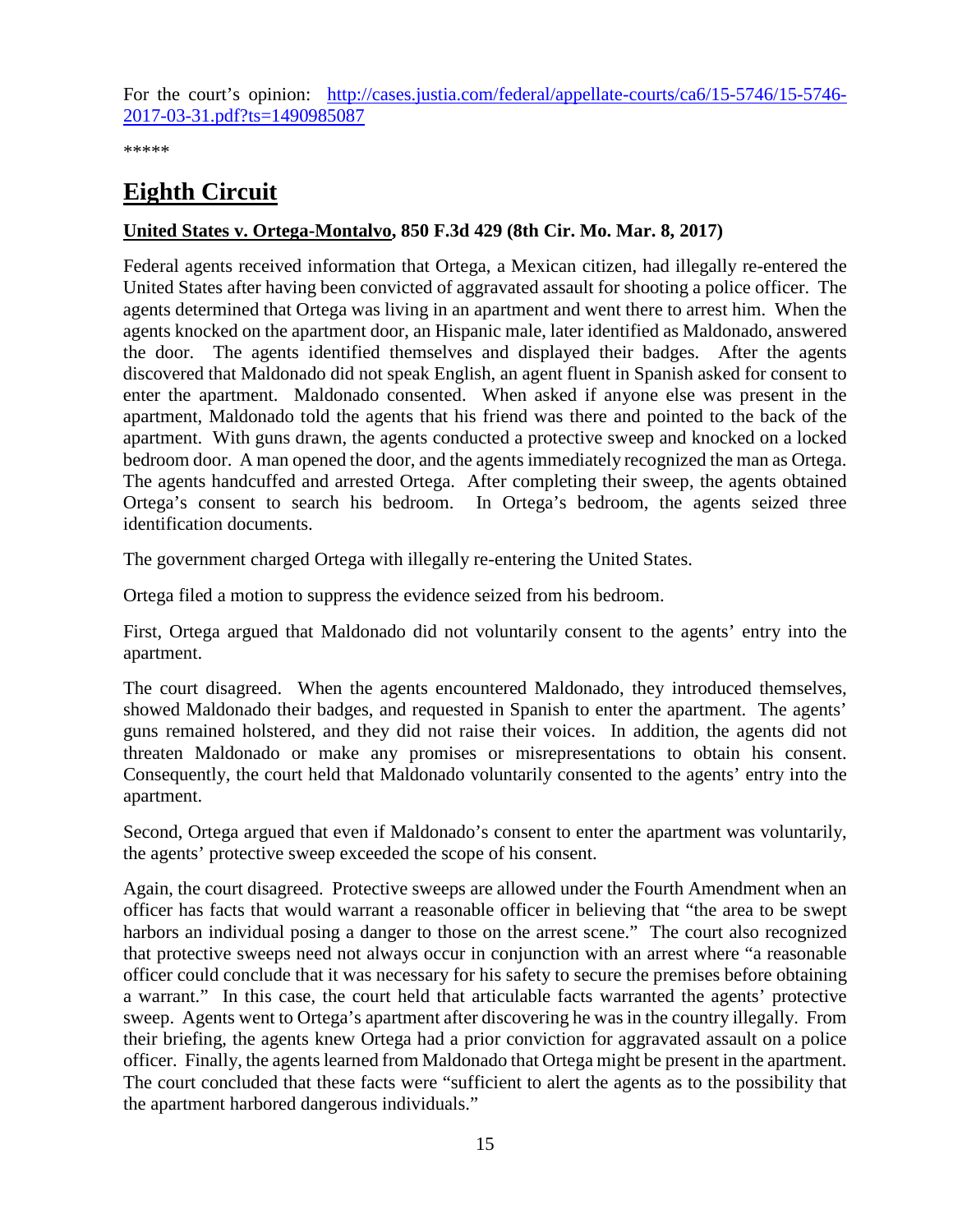Third, Ortega argued that he did not voluntarily consent to the search of his bedroom.

Although he was under arrest, the court held there was no evidence that Ortega was threatened, coerced, or promised anything by the agents to obtain his consent. The court further held that the agents' failure to tell Ortega he had the right to refuse consent to the search did not make Ortega's consent involuntary. As a result, the court found that Ortega voluntarily consented to the search of his bedroom.

For the court's opinion: [http://cases.justia.com/federal/appellate-courts/ca8/16-1899/16-1899-](http://cases.justia.com/federal/appellate-courts/ca8/16-1899/16-1899-2017-03-08.pdf?ts=1488990646) [2017-03-08.pdf?ts=1488990646](http://cases.justia.com/federal/appellate-courts/ca8/16-1899/16-1899-2017-03-08.pdf?ts=1488990646)

\*\*\*\*\*

### <span id="page-15-0"></span>**United States v. Stegall, 850 F.3d 981 (8th Cir. Ark. Mar. 13, 2017)**

Officers responded to a 911 call regarding a road rage incident where the driver of a silver sport utility vehicle (SUV) pulling a jet ski brandished a gun at the 911 caller. Officers located the SUV parked and unoccupied in the parking lot of a shopping center. While the officers searched the parking lot for the driver, a witness told the officers that she saw the driver get out of the SUV, go to the rear of the vehicle, and put something in the back of it. The officers eventually located Stegall, who admitted he was the driver of the SUV, and that he was involved in a road rage incident earlier that day. Stegall denied that he brandished a gun at the 911 caller; however, he told the officers he "probably" had a firearm in his vehicle. The officers detained Stegall and contacted the 911 caller who came to the scene. The caller immediately identified Stegall as the driver of the SUV who brandished a firearm at him. The officers arrested Stegall for making a terroristic threat, a violation of state law. The officers handcuffed Stegall and placed him in the back of a patrol car.

With Stegall in custody, the officers searched his SUV. In the rear hatch area of the vehicle, officers found a handgun lodged between the back row of seats and the rear cargo floorboard. The officers also found an AR-15 rifle with an unusually short barrel. The government later charged Stegall with possession of an unregistered short-barreled rifle in violation of federal law.

Stegall filed a motion of suppress the evidence the officers seized from his vehicle.

The district court denied Stegall's motion. The court held the warrantless search of Stegall's SUV constituted a valid search incident to arrest because the officers had a reasonable basis to believe the vehicle contained evidence relevant to the crime of arrest, making a terroristic threat. Stegall appealed.

In [Arizona v. Gant,](https://supreme.justia.com/cases/federal/us/556/07-542/index.pdf) the Supreme Court held that officers may search a vehicle incident to arrest only if: (1) the arrestee is unrestrained and within reaching distance of the passenger compartment when the search begins, or (2) if it is reasonable to believe the vehicle contains evidence of the crime for which the suspect was arrested.

Here, the court held the warrantless search of Stegall's SUV was reasonable under the second part of Gant because the officers had a reasonable basis to believe that Stegall's SUV contained evidence relevant to the crime for which he was arrested. First, Stegall confirmed that he was the driver of the SUV involved in an earlier road rage incident. Second, Stegall told the officers he "probably" had a firearm in his vehicle. Third, the 911 caller positively identified Stegall as the driver who brandished a gun at him. Fourth, a witness saw Stegall concealing something in the rear hatch of his SUV.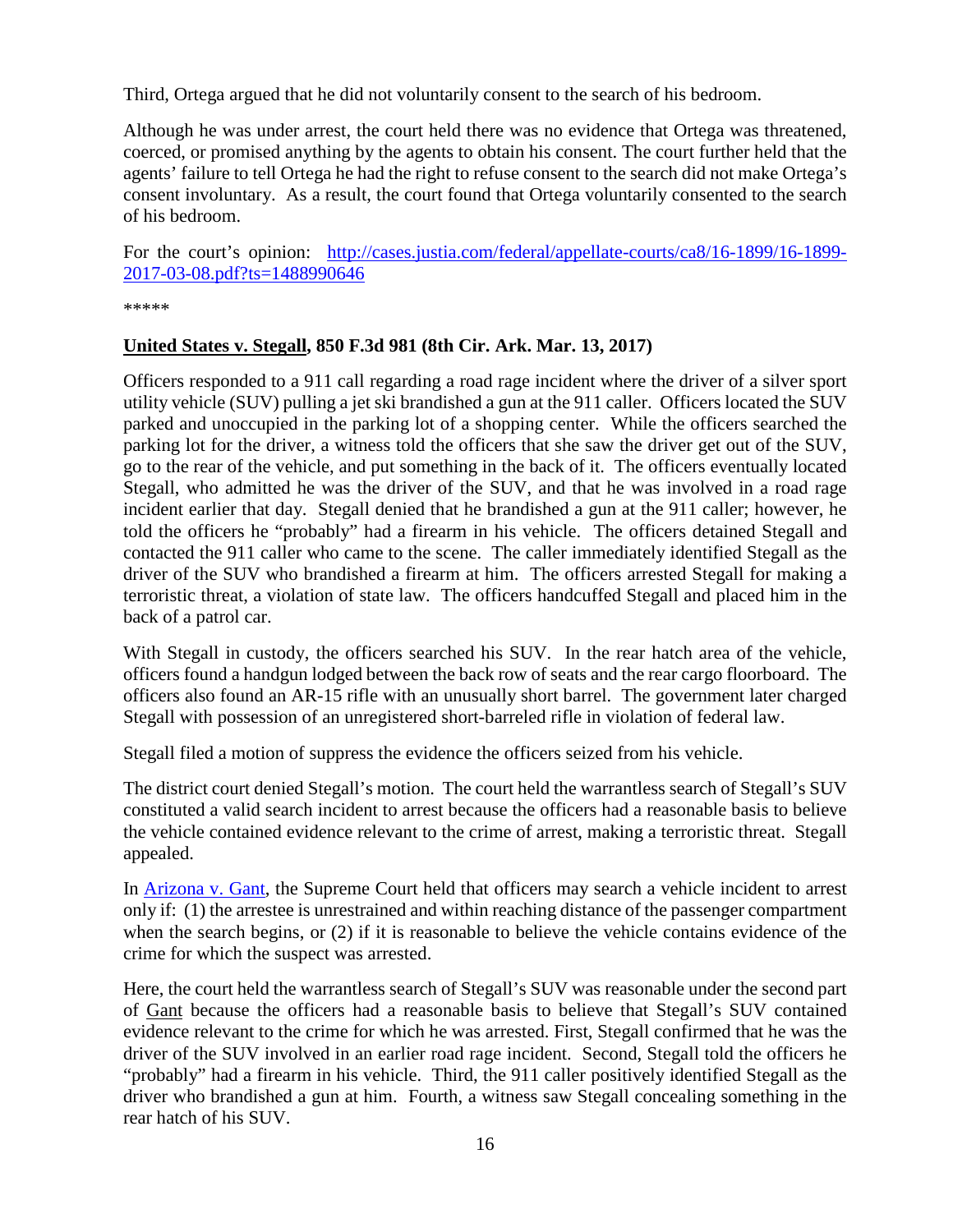Stegall also claimed that the hatchback area of his SUV was functionally the same as the trunk of car; therefore, the officers could not search that area incident to his arrest.

Again, the court disagreed. Even if searches under the second part of Gant are limited to the passenger compartment, the court held that the hatchback or rear hatch area of a vehicle is part of the passenger compartment. $^{2}$  $^{2}$  $^{2}$ 

For the court's opinion: [http://cases.justia.com/federal/appellate-courts/ca8/16-2549/16-2549-](http://cases.justia.com/federal/appellate-courts/ca8/16-2549/16-2549-2017-03-13.pdf?ts=1489419045) [2017-03-13.pdf?ts=1489419045](http://cases.justia.com/federal/appellate-courts/ca8/16-2549/16-2549-2017-03-13.pdf?ts=1489419045)

\*\*\*\*\*

### <span id="page-16-0"></span>**United States v. Evans, 851 F.3d 830 (8th Cir. Mo. Mar. 23, 2017)**

A woman contacted the police department and reported that she had been raped the previous evening and that she was sitting in a car outside the apartment building where the rape occurred. Before officers arrived at her location, the victim called the police department back and reported that her attacker had just exited a bus and was now sitting at a bus stop near her location. While the victim stated the man at the bus stop resembled her attacker, at various times during the call, the victim expressed some uncertainty concerning the identification.

When the officers arrived, the victim told them she met the attacker online the day before, exchanged some text messages, and then later arranged to see him in-person to "hang out." The victim told the officers her attacker identified himself to her as Octavio or Octovi, and that they met inside the front door of his apartment building. The attacker told the victim they could not go to his apartment, because he was married, so the couple instead went to a stairwell where he frequently went to smoke. The victim told the officers that when they got to the stairwell, the attacker raped her. The victim told the officers she could not see the attacker's face very well, but that she saw a scar on his abdomen above his navel. The victim also told the officers that the attacker had tattoos in his neck and possibly on his hands, but she was unable to see them clearly because the lighting was poor and the attacker's hands were covered by clothing.

In the meantime, other officers detained the man at the bus stop, later identified as Evans, who denied raping the victim. Evans denied having a scar on his abdomen, and allowed an officer to examine him. According to the officer, he observed a vertical scar on Evans' abdomen. Evans told the officer the mark on his abdomen was a healed insect bite, but the officer did not believe him. In addition, it was undisputed that Evans had no tattoos on his hands or neck. The officers eventually arrested Evans for rape. During the search incident to arrest, the officers found a handgun in Evans' jacket pocket along with two keys.

The government charged Evans with being a felon in possession of a firearm.

Evans filed a motion to suppress the evidence seized by the officers, which was granted by the district court. The district court held the officers lacked probable cause to arrest Evans for rape; therefore, the evidence seized during the search incident to arrest should be suppressed. Significantly, the district court found that the mark on Evans' abdomen, which the officers described as a scar, was slight skin discoloration and that the small mark above his navel might

<span id="page-16-1"></span><sup>&</sup>lt;sup>2</sup> In addition to the 8th Circuit, the 1st, 6th, 9th, and 10th Circuits have held that the "passenger compartment" includes the rear hatch area of an SUV.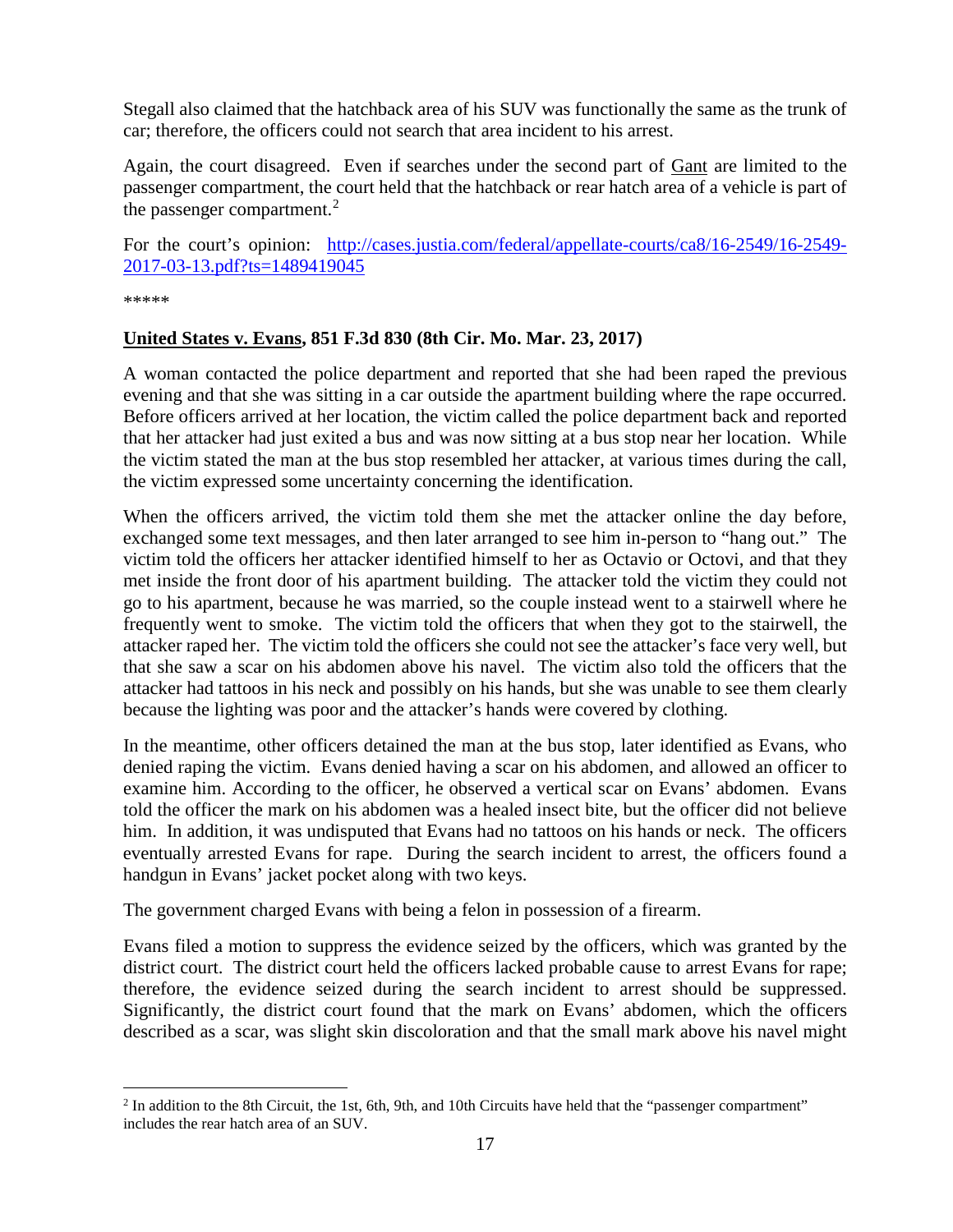be several hair follicles instead of a scar. The district court also found that the officers' concerns about the victim's credibility indicated a lack of probable cause.

The government appealed to the Eighth Circuit Court of Appeals.

The court held that the district court did not err in finding that the officers lacked probable cause to arrest Evans for rape. First, the victim's identification of Evans as the perpetrator was not sufficient to establish probable cause. While the fact that Evans matched the victim's description of her attacker's height, build, and shoes may have provided some evidence to support a finding of probable cause, Evans presence near the location of the rape twelve hours later, while waiting for a bus transfer, did not by itself, incriminate him. Second, Evans' responses to the officers' questions were not incriminating or suspicion-raising in nature. Third, the fact that Evans did not have a scar on his abdomen or tattoos on his hands or neck constituted significant evidence to establish that Evans was not the attacker. Fourth, the officers did not check whether Evans had a phone matching the number believed by the victim to be her attacker's. Finally, the officers did not check whether Evans' keys would open the door to the apartment building where the rape occurred, nor did they ask the manager of the apartment building whether anyone named Octavio or Octovi lived there. As a result, the court affirmed the district court's suppression of the firearm evidence on the grounds that the officers lacked probable cause to arrest Evans. The court expressed no opinion on the question of whether a rape had occurred.

For the court's opinion: [http://cases.justia.com/federal/appellate-courts/ca8/16-1485/16-1485-](http://cases.justia.com/federal/appellate-courts/ca8/16-1485/16-1485-2017-03-23.pdf?ts=1490283049) [2017-03-23.pdf?ts=1490283049](http://cases.justia.com/federal/appellate-courts/ca8/16-1485/16-1485-2017-03-23.pdf?ts=1490283049)

\*\*\*\*\*

### <span id="page-17-0"></span>**United States v. Jackson, 852 F.3d 764 (8th Cir. N.D. Mar. 27, 2017)**

Jackson stabbed Smith to death during an argument. After the stabbing, Jackson went to his girlfriend's apartment, where a friend then braided and cut Jackson's long hair. As is tradition in his culture, Jackson then gave the braid to his brother to give to their mother. A short time later, police arrived at the apartment and arrested Jackson. The officers arrested Jackson on federal warrants for violations of his supervised release from a 2011conviction as well as on tribal charges. A tribal officer read Jackson his Miranda warnings and transported him to jail.

Approximately 4 ½ hours later, two agents with the Federal Bureau of Investigation (FBI) and an agent with the Bureau of Indian Affairs (BIA) interviewed Jackson. One of the agents asked Jackson for information about his family, address, and date of birth, which Jackson provided. When one of the other agents then asked Jackson about the stabbing, Jackson told the agent that he would prefer to have an attorney present to discuss the matter. According to the agent, Jackson then "voluntarily blurted out" that he had been "slamming meth," that he had been up for several days since his birthday, and that the only sleep he had was in the jail just prior to the interview.

Following these statements, Jackson pulled his knees to his chest and clutched his arms around them. In an attempt to determine Jackson's mental and physical state, the agents asked Jackson about medications and allergies and asked Jackson to rate his well-being on a scale of one to ten. Jackson told the agents that he was not taking any prescription medications, had no allergies, and rated his well-being at a level three. One of the agents asked Jackson when he last cut his hair.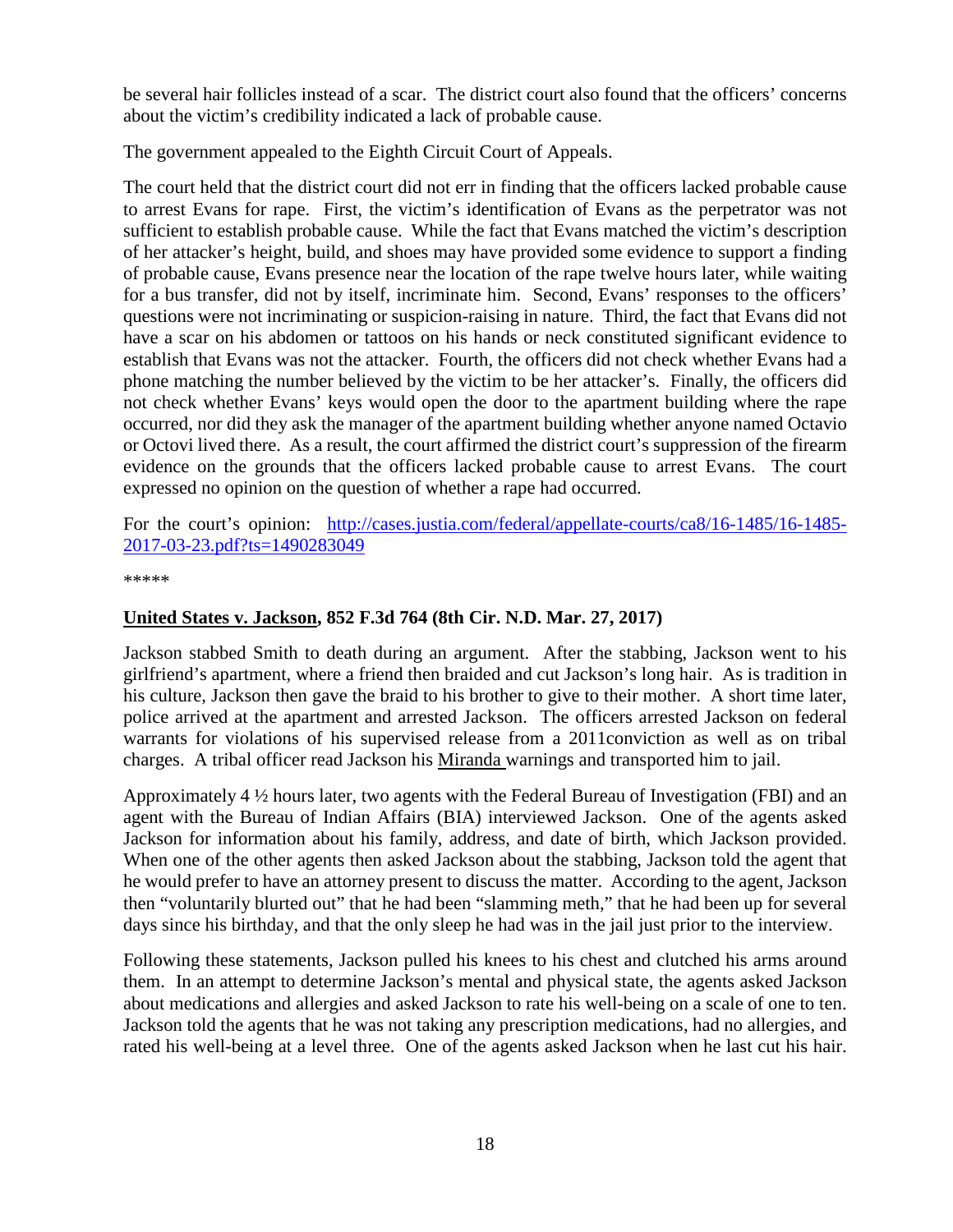Jackson told the agent that he did not know.<sup>[3](#page-18-0)</sup> The agent claimed he asked this question because Jackson's shirt had a substantial amount of hair on it, and the agents were trying to determine if Jackson knew the date. Near the end of the interview, the conversation turned to the outstanding federal warrants, and Jackson told the agents that he wanted an attorney. The agents stopped questioning Jackson.

Jackson filed a motion to suppress his statements to the agents. Jackson claimed the agents' questions at the jail constituted interrogation after he had invoked his right to counsel, in violation of Miranda.

First, the district court held that Jackson's statements concerning his drug use and lack of sleep were volunteered. Volunteered statements are not considered interrogation; therefore, the court held these statements were not obtained in violation of Miranda. The court of appeals found that the district court committed no error in crediting the agent's testimony over Jackson's testimony that he did not volunteer these statements.

Next, the court held the that agents' questions concerning prescription medications, allergies, and well-being were not interrogation, under Miranda. First, the court found that these questions were not reasonably likely to elicit incriminating responses. Second, because Jackson had already voluntarily disclosed that he had been awake for several days and using drugs, the agents' followup questions did not constitute interrogation, as such limited questioning relating to concerns about Jackson's health were not an attempt to get Jackson to incriminate himself.

Finally, the court held that the agent's question regarding Jackson's last haircut crossed the line into improper interrogation. The agent testified that prior to interviewing Jackson, he had gone to the apartment where Jackson was arrested. At the apartment, the agent stated there was "discussion about recently cut hair," and the agents learned that the murder suspect had received a haircut that evening at the apartment. Because the agents had prior knowledge about the murder suspect having recently cut his hair, they should have known that the question regarding Jackson's last haircut "was reasonably likely to elicit an incriminating response" from Jackson regarding the murder.

Although the court held that the district court improperly admitted Jackson's response to the agent's question regarding the last time he cut his hair, the error was harmless as there was substantial other evidence that suggested Jackson's memory of the incident was unreliable.

For the court's opinion: [http://cases.justia.com/federal/appellate-courts/ca8/16-2433/16-2433-](http://cases.justia.com/federal/appellate-courts/ca8/16-2433/16-2433-2017-03-27.pdf?ts=1490628650) [2017-03-27.pdf?ts=1490628650](http://cases.justia.com/federal/appellate-courts/ca8/16-2433/16-2433-2017-03-27.pdf?ts=1490628650)

\*\*\*\*\*

<span id="page-18-0"></span><sup>&</sup>lt;sup>3</sup> The haircut question and Jackson's answer were brought out several times at trial: during the agent's direct examination, Jackson's cross examination, and the government's closing argument. At closing, the government relied on this exchange to challenge the "credibility of the defendant's testimony" at trial, arguing that if Jackson was "that lacking in memory" on the night of the incident such that he could not remember a haircut that occurred hours earlier, then "you have reason to question how a year-and-a-half later, when he's on the witness stand, he's able to give you all of those details."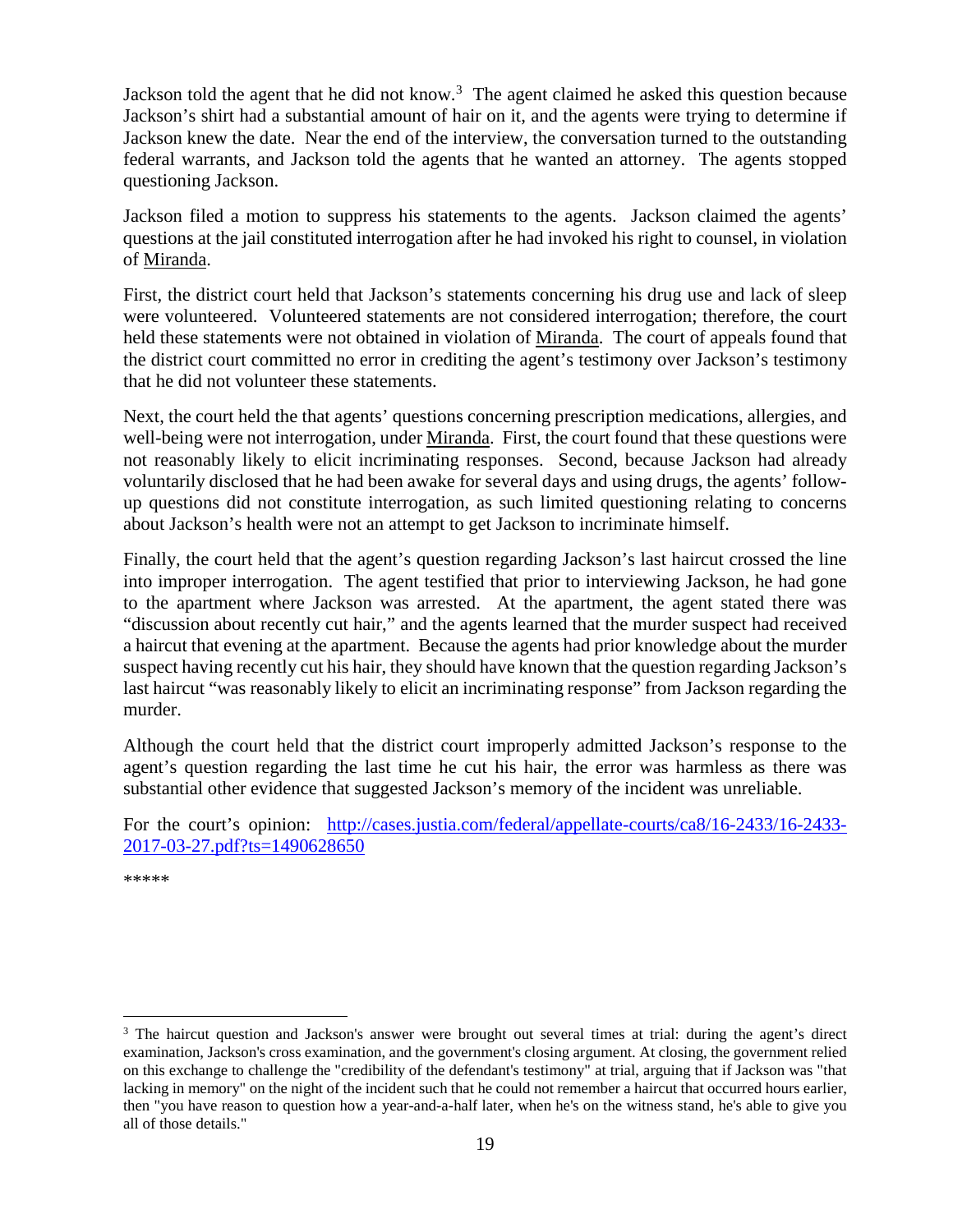# <span id="page-19-0"></span>**Ninth Circuit**

 $\overline{a}$ 

### <span id="page-19-1"></span>**United States v. Job, 851 F.3d 889 (9th Cir. Cal. Mar. 14, 2017)**

In October 2012, two officers went to a residence looking for Richard Elliott. When the officers arrived at the home, they saw two men open the garage door. Both men looked very surprised to see the officers and appeared to be nervous. In addition, one of the men, later identified as Job, was wearing a baggy shirt, which concealed his waistband and baggy cargo shorts, with the pockets appearing "to be full of items." Concerned for their safety, one of the officers handcuffed and frisked Job. During the frisk, the officer felt a hard tube-like object with a bulbous end in Job's left cargo pocket. Based on his experience, the officer recognized the object as an illegal glass pipe. The officer removed the pipe, which "contained a burnt white residue." The officer also found \$1450 in cash and Job's car keys in his pockets. The officer arrested Job for possession of narcotics paraphernalia.

After arresting Job, the officers searched his car, which was located in the driveway. Inside Job's car, the officers found methamphetamine and drug paraphernalia. At some point during the encounter, the officers discovered that Job was currently on probation with a Fourth Amendment waiver.<sup>[4](#page-19-2)</sup>

In December 2012, officers obtained a search warrant for Job's residence, based in part on intercepts from a wiretap of another individual, whom the officers suspected was a drug trafficker. While executing the warrant, the officers seized methamphetamine, marijuana, and drug paraphernalia. The government subsequently charged Job with drug-related offenses.

Job filed a motion to suppress the evidence found on his person and in his car in October. The district court held that Job's Fourth Amendment search waiver provided a justification for these searches and denied Job's motion. Job appealed.

The Ninth Circuit Court of Appeals reversed the district court. First, the court noted it was undisputed that the officers were unaware of Job's Fourth Amendment search waiver when they stopped him and frisked him. While the district court did not determine when the officers became aware of the search waiver, the district court based its decision solely on the fact that Job was subject to a Fourth Amendment search waiver at the time of the searches. The Ninth Circuit Court of Appeals held this was in error. Ninth Circuit case law requires police officers to know about the existence of a probationer's Fourth Amendment search waiver before they can use such a waiver to justify a warrantless search of a probationer. Even if the officers were aware of Job's Fourth Amendment search waiver, the court added that such waivers are limited to individuals on probation for violent felonies. While the parties disputed whether Job was on probation for a felony or a misdemeanor, it was irrelevant, as it was undisputed that Job was on probation for a nonviolent offense.

On appeal, the government argued for the first time that the officers had other lawful reasons to justify stopping and frisking Job, independent of the Fourth Amendment search waiver. First, the government claimed the officers conducted a valid Terry stop.

<span id="page-19-2"></span><sup>4</sup> While on probation for a state drug offense, Job was required to "submit person, property, place of residence, vehicle, [and] personal effects to search at any time with or without a warrant, and with or without reasonable cause, when required by a probation officer or other law enforcement officer." It is unclear when, if ever, the officers learned the precise scope of Job's search waiver.